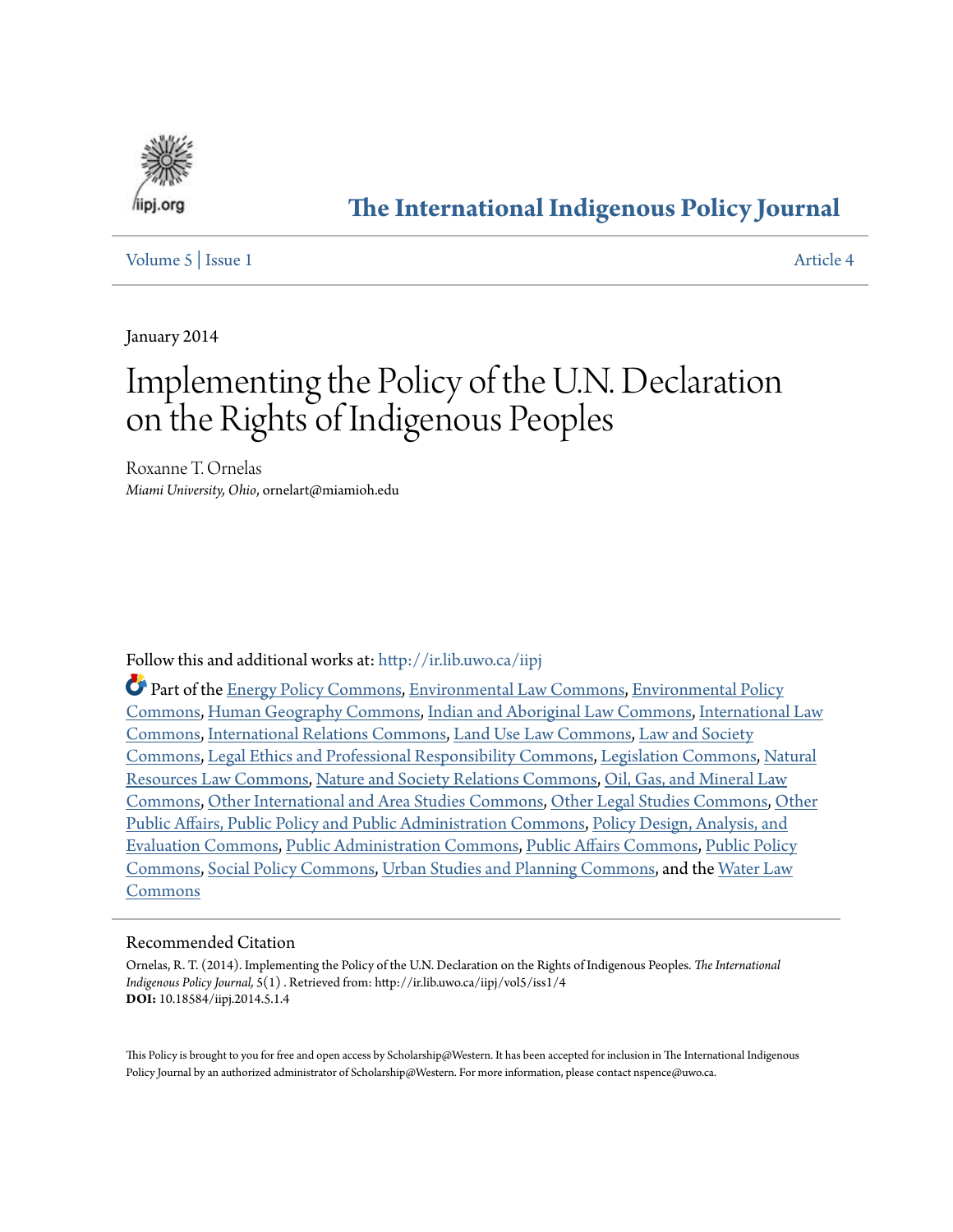# Implementing the Policy of the U.N. Declaration on the Rights of Indigenous Peoples

#### **Abstract**

On September 13, 2007, the United Nations General Assembly voted to adopt the Declaration on the Rights of Indigenous Peoples (UNDRIP). This was an historic event as work on UNDRIP had been ongoing for 30 years before its passage. Today, UNDRIP provides a framework for addressing human rights protections for Indigenous peoples globally. This article examines the significance of UNDRIP as a public policy tool for developing national policy to support future resource and land management consultations that are based on free, prior, and informed consent.

#### **Keywords**

human rights, Idle No More, sacred lands, trust in governance, United Nations Declaration on the Rights of Indigenous Peoples

#### **Creative Commons License**  $\bigcirc$   $\circ$

This work is licensed under a [Creative Commons Attribution-Noncommercial-No Derivative Works 4.0](http://creativecommons.org/licenses/by-nc-nd/4.0/) [License.](http://creativecommons.org/licenses/by-nc-nd/4.0/)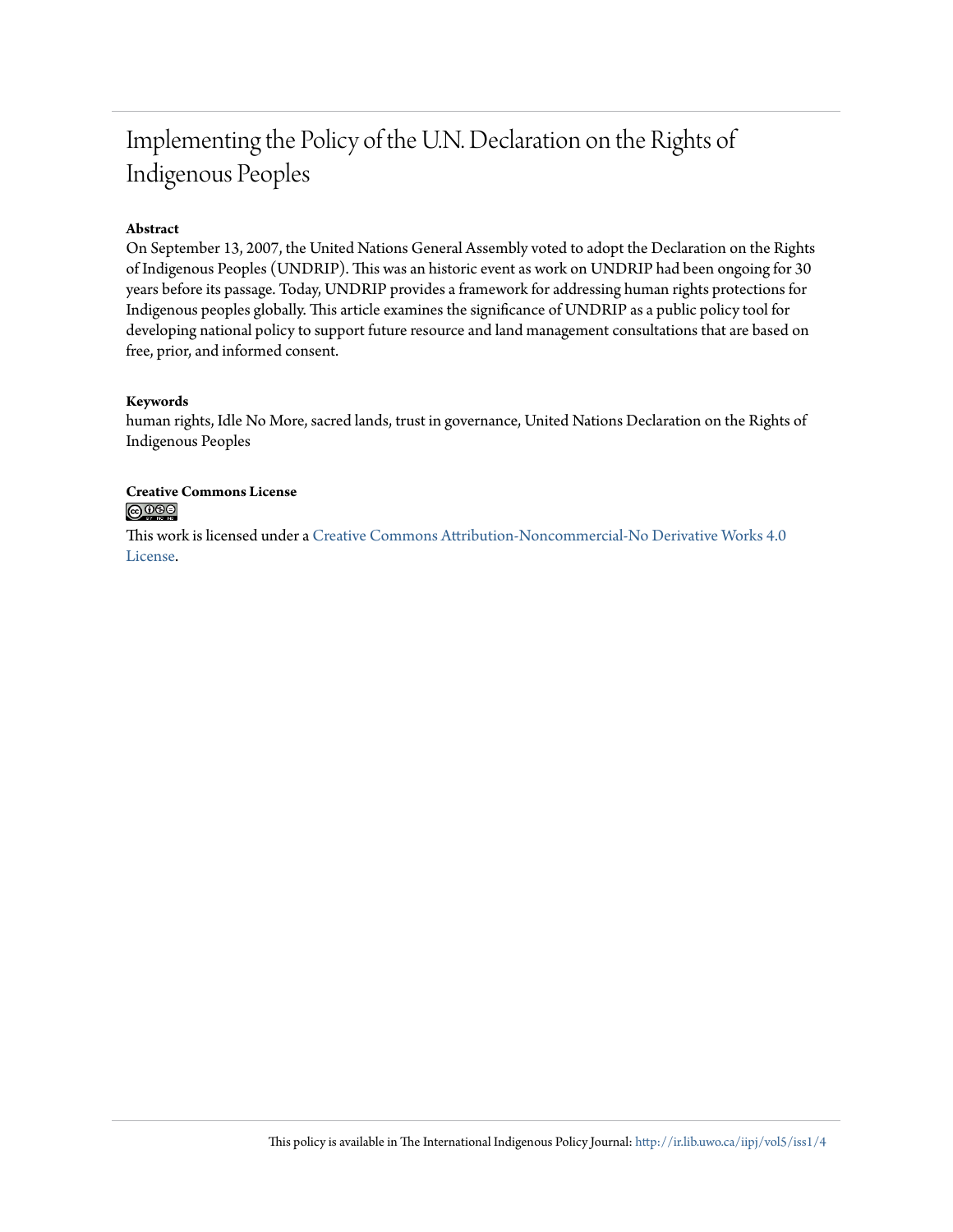# Implementing the Policy of the U.N. Declaration on the Rights of Indigenous Peoples

On September 13, 2007, news about the passage of the United Nations Declaration on the Rights of Indigenous Peoples (United Nations [UN], 2010) by the General Assembly began to spread, especially throughout global grassroots email listservs. This author learned of the news that day while preparing to teach an evening university class about public policy and the sacred lands of Indigenous peoples in the United States. Coincidently, the students in the class had read the then draft UNDRIP during the previous week's assigned homework. What was particularly unique about the circumstances of the class was the fact that the author had actually worked on earlier versions of UNDRIP in an international collaboration with Indigenous peoples from around the globe.

The monumental news about UNDRIP's passing represented the culmination of over 30 years of work that had begun with a small group of Indigenous leaders in 1977. They had been invited to the United Nations to discuss discrimination against Indigenous peoples (Ornelas, 2007). That year was the first time that Indigenous peoples had been extended an invitation to visit the United Nations to discuss international policy regarding their populations. At the time, little did they know that first meeting would initiate what would result in decades of meetings and international debates on the topic of their human rights. From that point forward, dedicated individuals began to outline a set of formal resolutions and articles to address the human rights of Indigenous peoples on a global scale.

The passage of UNDRIP was a cause for celebration in the sacred lands class that evening. Pizza was ordered and the students talked about the potential of the document for addressing the human rights of Indigenous peoples. There was a great deal of excitement and hope for the future of public policy, especially for the Native American graduate students in the class.

Despite the excitement of the evening, the next day, local and national newspapers were devoid of any news regarding the passage of UNDRIP. The author found one short report in the New York Times on the inside of the front section on page 6. It simply read:

The General Assembly overwhelmingly passed a declaration on the human rights of the world's Indigenous people, but Australia, Canada, New Zealand and the United States voted no, saying it went too far in giving Indigenous peoples ownership of their traditional lands and veto rights over national legislation and local management of resources. The declaration, which had been debated for 20 years<sup>1</sup>, is nonbinding. Voting in favor were 143 nations, and 11 countries abstained. (Hoge, 2007)

There was virtually no reporting in newspapers or on national television news networks concerning "the Declaration." It was incredible to those who had worked on UNDRIP for 30 years that no one other than global Indigenous populations seemed to be acknowledging and celebrating its passage.

 

 $1$  It took approximately 10 years for members of the 1977 work group and others to develop an initial draft set of articles to be submitted for review at the United Nations in the 1980s.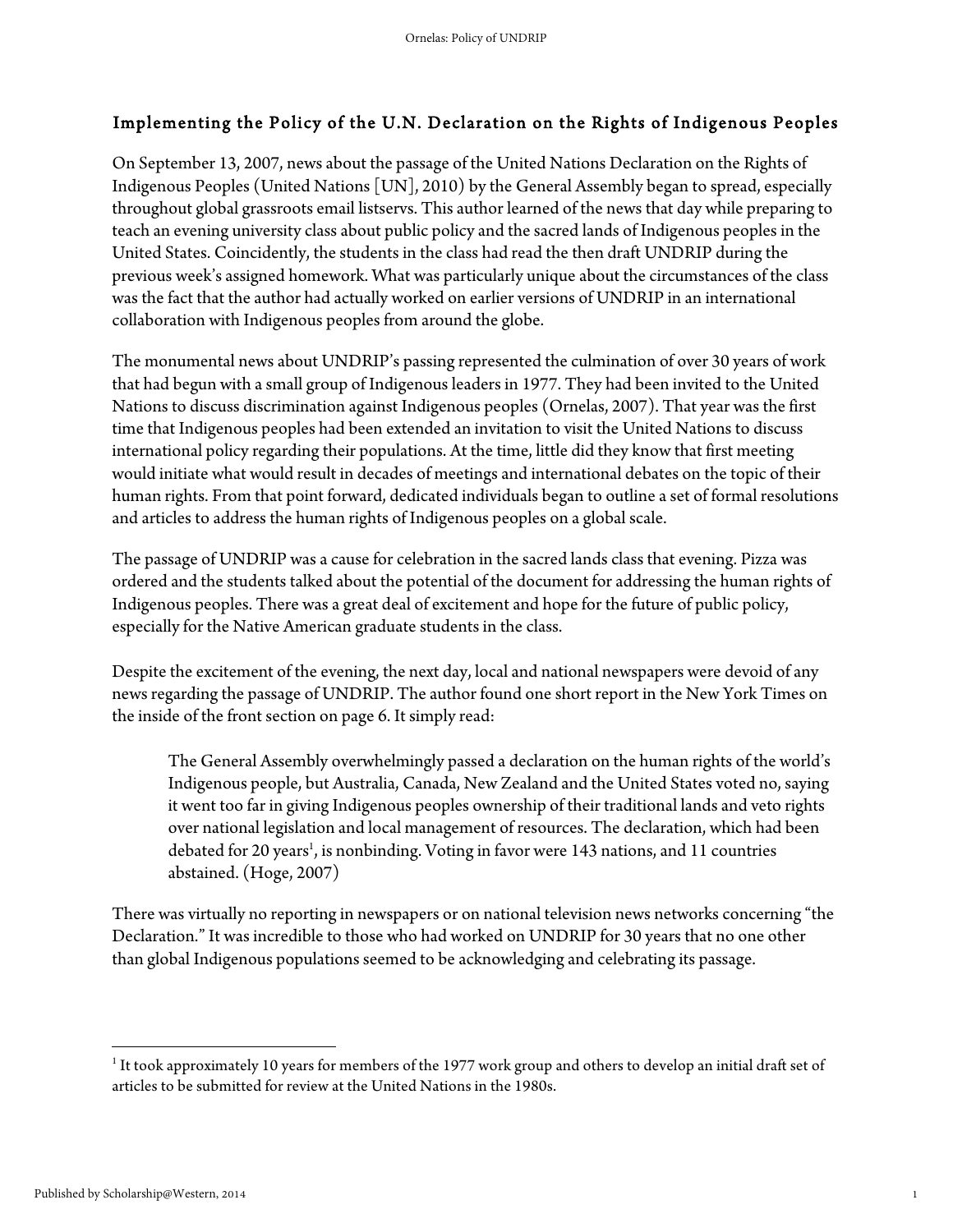In the six years since the 2007 vote on UNDRIP, the four countries that originally opposed it, Australia, Canada, New Zealand, and the United States, have since announced that they will support it. The United States was the last of the four to proclaim its support on December 16, 2010 (United States Department of State [USDOS], 2013). The 46 articles included in the document cover a broad range of issues addressing the human rights of Indigenous peoples, including sovereignty, treaty rights, cultural preservation, education, freedom of religion, and the protection of sacred lands, to name a few (UN, 2010). This article will mainly highlight articles in UNDRIP that relate specifically to future intergovernmental processes that encourage "free, prior and informed consent" as vital elements to establishing effective and transparent intergovernmental consultations.

Recent uprisings in the United States and Canada by Indigenous populations have shed light on increasing tensions over forced and unwanted resource extraction development projects on Aboriginal lands. This article will discuss cases within the United States and Canada that are clear examples of how and why a lack of communication and transparency in dealings with tribes has reached a tipping point. Most importantly, the author will discuss the developing Idle No More movement by Indigenous peoples in both countries that has been organized in response to perceived human rights violations.

Ethnographic research methods have been employed in this project as a way to tell a story - a human story from the ground up. The author was in Canada at the beginning of the Idle No More movement and will describe firsthand accounts and observations to later address the topic of governance and policy development in both the United States and Canada. In doing so, this article will present a set of recommendations intended to begin the implementation of UNDRIP into national policy.

# Envisioning International Human Rights

It is necessary to review past successes at the United Nations with regard to human rights before focusing on the present implications of UNDRIP. Toward the end of World War II, details about horrific atrocities and alleged war crimes against humanity were being revealed. Liberating allied troops who marched into prisoner of war camps found emaciated and severely tortured prisoners who had been confined under the worst possible conditions. In particular, the discovery of dying prisoners and the dead bodies of mostly Jewish prisoners were found in and around concentration camps throughout Europe and the findings shocked the world (Kondoyanidi, 2010; Levinson, 2011; Sedgwick, 2011; Spielberg, 1999; Weingartner, 2011). The reorganization of war torn countries, and the revelation of crimes that were committed, led the international community to establish the United Nations from existing allied countries (Donnelly, 2003; Ornelas, 2007). In response to the crimes, the United Nations appointed a special committee to draft an international agreement for all nations to adhere to in order to address the human rights and dignity of all global citizens into the future.

Upon the establishment of the United Nations, President Harry S. Truman appointed several delegates to represent the United States at the newly formed United Nations General Assembly. Among the delegates was former First Lady Eleanor Roosevelt. In 1946, soon after her appointment, Mrs. Roosevelt was chosen as the first Chairperson to head up the United Nations Human Rights Commission (Black, 2007; Glendon, 2001). She was charged to lead a committee of international members from allied countries to draft what would eventually become the United Nations Universal Declaration of Human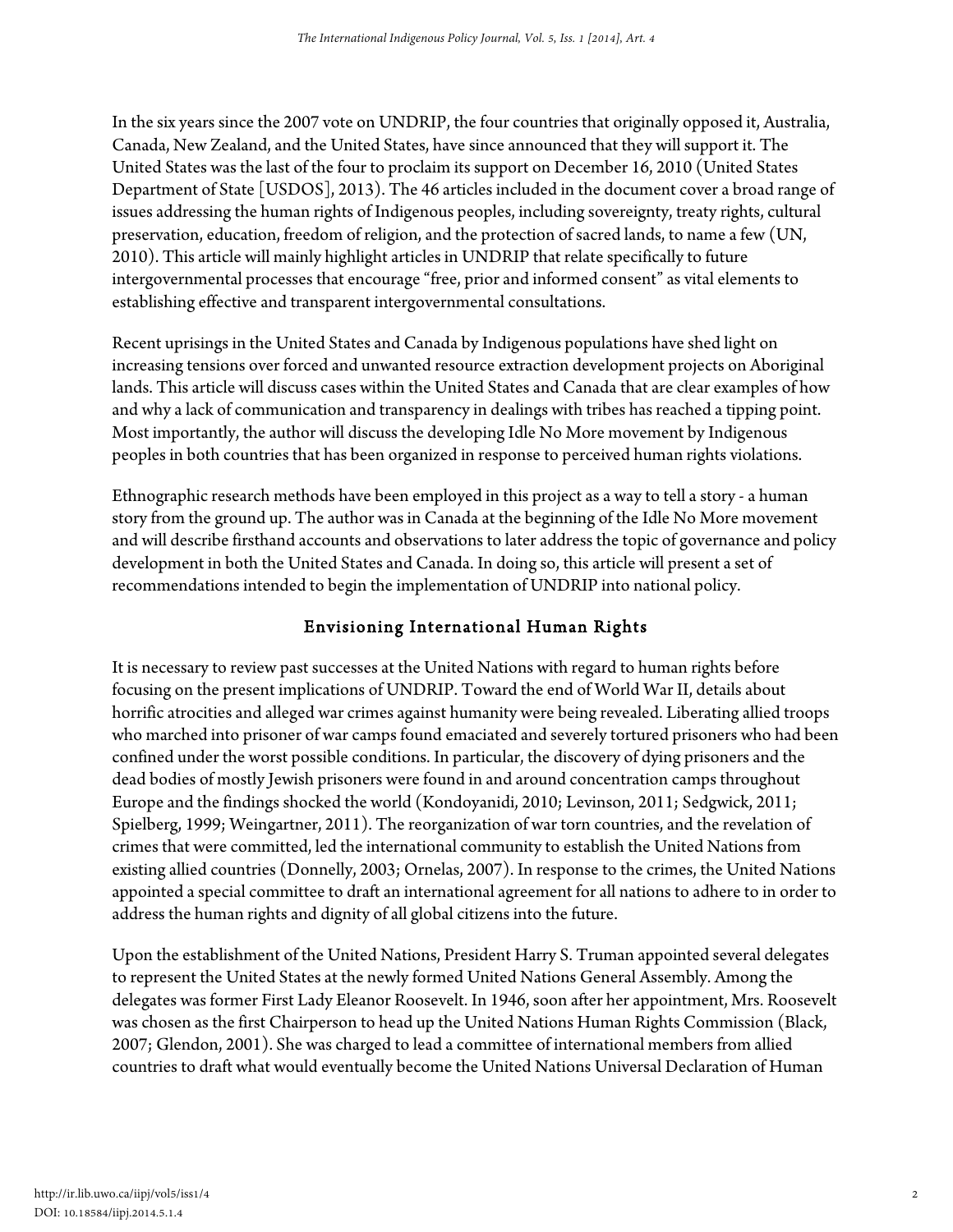Rights (UNDHR). When the committee submitted their final draft to the General Assembly for a vote by its member countries, delegates voted in favor of it on December 10, 1948 (United Nations, 1948).

The UNDHR includes a set of 30 articles aimed at protecting human rights in the hope that crimes such as those that were perpetrated during World War II should never happen again. The overall intention of the document is encapsulated in the Preamble. It states that the UNDHR is the:

[C]ommon standard of achievement for all peoples and all nations, to the end that every individual and every organ of society, keeping this Declaration constantly in mind, shall strive by teaching and education to promote respect for these rights and freedoms and by progressive measures, national and international, to secure their universal and effective recognition and observance, both among the peoples of Member States themselves and among the peoples of territories under their jurisdiction. (United Nations, 1948, Preamble, para. 8)

This standard of the UNDHR outlines a strategy for all countries to aspire to in order to address the ethical treatment and protection of human rights for all peoples. And it is from these historic beginnings that the hope of UNDRIP was first envisioned and later developed.

# Perils to Progress

With the UNDHR as its historic guide, the passage of UNDRIP provided the framework for moving forward. The vision for the future was outlined from the outset as demonstrated in the language of the very first Article, which states:

Indigenous peoples have the right to the full enjoyment, as a collective or as individuals, of all human rights and fundamental freedoms as recognized in the Charter of the United Nations, the Universal Declaration of Human Rights and international human rights law. (UN, 2010, p. 4)

After 30 years of meetings and planning, Indigenous peoples were convinced that they could now begin working in their various countries and communities to start implementing the articles to address their life circumstances and to resist the continuing violations of their human rights. Even though the hopeful beginning in 2007 was celebrated around the world by Aboriginal communities, the past six years have shown the difficulty of implementing UNDRIP into national policy. It is clear that it is more problematic to achieve in practice what took 30 years to define. In the meantime, the wheels of governmental bureaucracy continue to turn without UNDRIP and with continuing violations of human rights.

While the United States and Canada did agree to publically support UNDRIP, their national policies and actions toward their populations of Indigenous peoples continue to prove otherwise. For example, in the United States, the ongoing struggle to protect the sacred lands of Native communities continues despite ongoing protests. In South Dakota, the sacred mountain Bear Butte "Mato Paha" is being encroached upon by motorcycle bars and gas and oil interests (Ornelas, 2011). Even after the State of South Dakota decided to limit gas and oil permits around Mato Paha, the local Meade County Commissioners objected and threatened to sue the state's Board of Minerals and Environment (Montgomery, 2011). The Board later ruled that the county had no legal standing in the matter because they were not parties in the original permit request (South Dakota Board of Minerals and Environment [SDBME], 2011). The historic significance of Bear Butte was recognized in the summer of 2011 when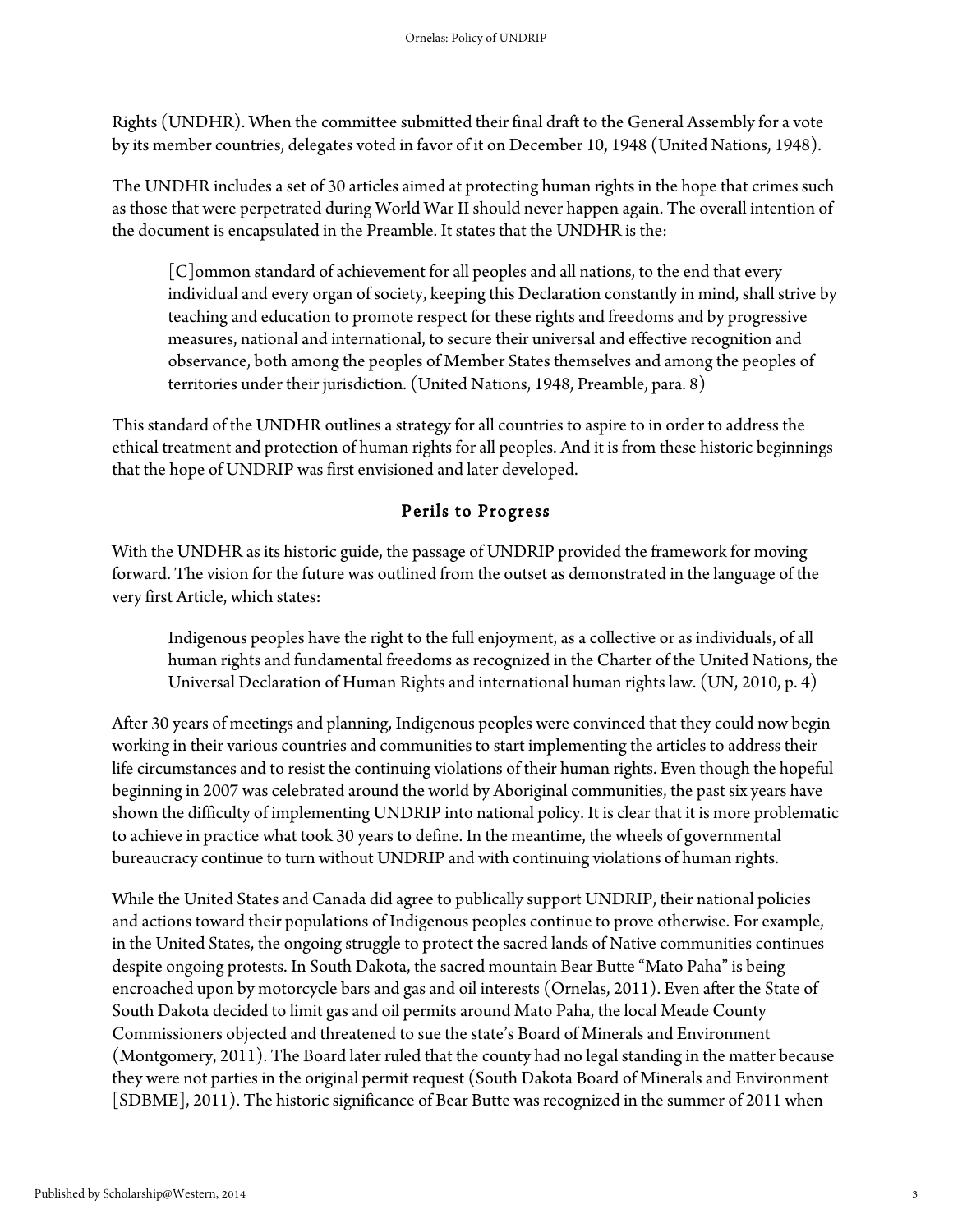the National Trust for Historic Preservation (NTHP) listed it first in its annual list of "11 Most Endangered Historic Places" (NTHP, 2013). In their description of the historic site, the NTHP wrote that Bear Butte is a location, "Believed to be the spot where the creator communicates with his people through vision and prayer" (NTHP, 2013). For the numerous tribes living in the region, this designation helped to draw attention to the site's cultural and historic significance in support of continuing efforts to protect it from further development.

In the Province of New Brunswick in Canada, at the time of this writing in late November 2013, First Nations and national allies are united in their efforts to block attempts to expand hydraulic fracturing, or "fracking," of shale by the Southwestern Energy Company (SWN) on treaty lands there. Many citizens from surrounding communities have joined in protest by blocking SWN trucks and supplies from moving into the area since the beginning of summer (CBC News, 2013a). SWN sought and received an injunction on October  $3<sup>rd</sup>$  against the protestors, now being referred to as "protectors" by many community members, to force them to allow SWN to conduct seismic testing in the area. However, on October 17<sup>th</sup>, events took a critical turn when heavily armed officers from the Royal Canadian Mounted Police (RCMP) fueled an already tense situation by bringing in snipers, armed officers in camouflage gear, and police dogs to force protectors off the blockades in an attempt to enforce the injunction ("The Last 48 Hours", 2013). A heated confrontation ensued resulting in 40 people being arrested and RCMP vehicles being burned. Conflicting reports on social media at the time included everything from claims that the RCMP set the vehicles on fire themselves to assertions of outside agitators being hired by SWN to incite a riot. Several people were injured and tear-gassed, including Elsipogtog Chief Aaron Sock and his entire council were arrested (CBC News, 2013a). Chief John Levi had been arrested for protesting during the summer and later released with restrictions being placed on his ability to protest in public (CBC News, 2013b; Howe, 2013). On October 21<sup>st</sup>, the Queen's Bench denied a request by SWN to extend their original October 3<sup>rd</sup> injunction (Global News, 2013). This decision led to the release of several protectors while others remain jailed for related offenses.

At the center of such protests as those described above is a core belief in the sacredness of the lands that are being encroached upon. The Earth is a living entity to be protected and honored. For the various groups of Indigenous peoples trying to block development and extraction efforts on their lands, their battles are often complicated by their isolated geographic locations. Because of news media blackouts in the United States, which this author has witnessed firsthand, many people have no idea what conflicts are taking place in their own country, let alone outside of it. Is this lack of reporting due to general disinterest in the affairs of Indigenous peoples? Or is it an intentional disregard to report on the current human rights violations being committed by Canada and the United States against their Indigenous populations? With thousands of miles of open acreage, it is difficult for tribal governments to focus limited resources and personnel to halt attempts by their national governments to bypass and ignore treaty agreements and put forward claims of human rights violations, much like those now being reported out of the Red Lake Indian Reservation in Minnesota (Cornelius, 2013). There, the reservation is attempting to halt Enbridge Energy from laying pipeline across their tribal lands in order to connect to the XL Keystone Tar Sands pipeline project in Alberta, Canada. The following examples demonstrate other similar conflicts and perils to progress and why it is time to implement UNDRIP into national policy.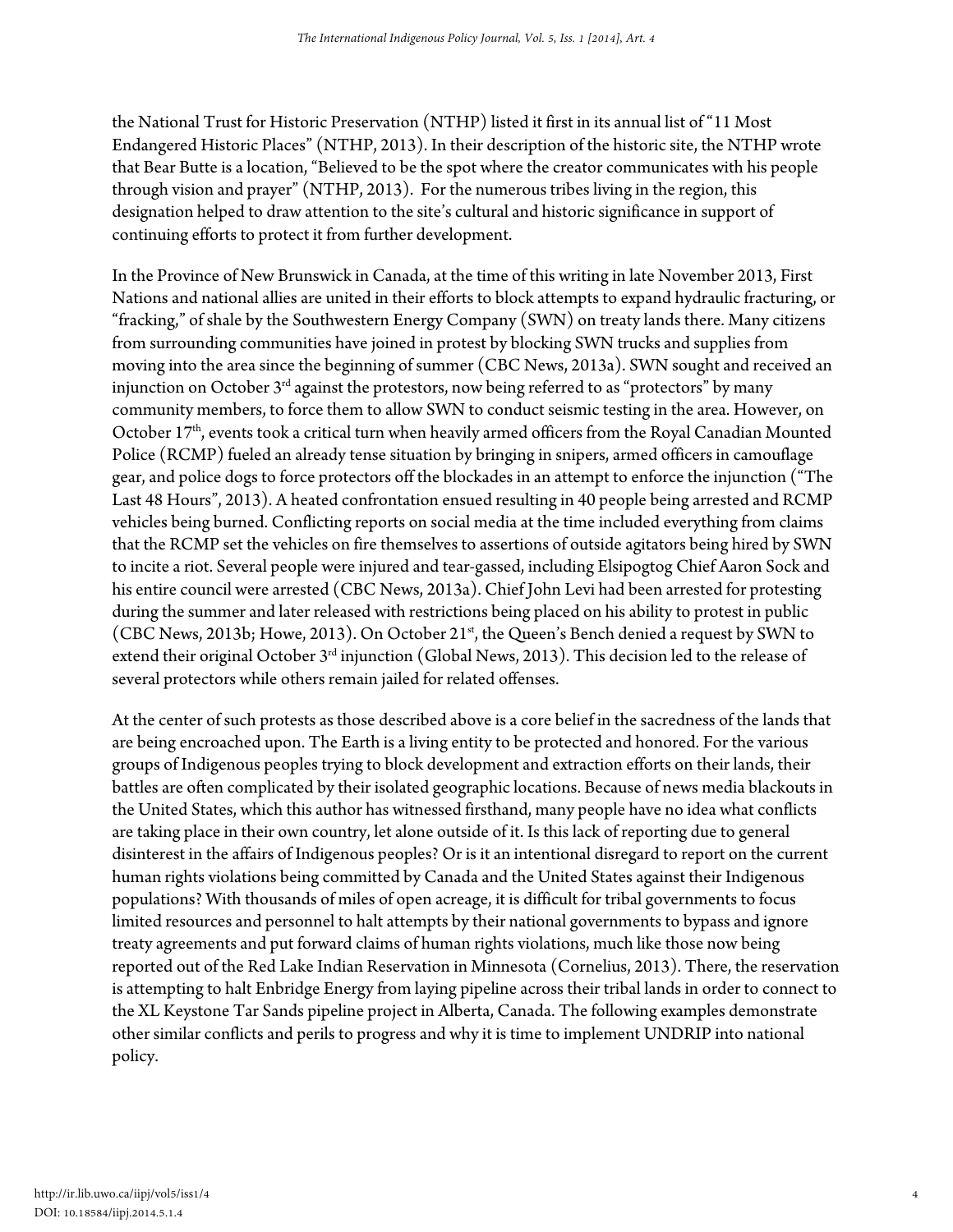#### Being in Place as Method

The ethnographic field research that was conducted for this project provided this author with first person accounts of many of the events reported on throughout the paper. Over the fall of 2012 into the New Year 2013, the Idle No More movement originated in Canada with an eruption of updates and reporting over social media sites. More will be discussed about the movement in a later section. In addition to the developing movement, hunger strikes were declared by Attawapiskat Chief Theresa Spence and Grand Elder Raymond Robinson on December  $11<sup>th</sup>$  to protest the government's mistreatment of First Nations peoples and its apparent manoeuvrings to overstep their treaty rights and sovereignty. Chief Spence hoped that the hunger strike would help draw attention to her demand to meet with Canada's Prime Minister Stephen Harper. After learning of Prime Minister Harper's refusal to meet with Chief Spence, I decided that a trip to Ottawa was required in order to observe and report back to people living in the United States, as there was effectively a media blackout at the border about the protests and nonviolent civil disobedience actions that were taking place throughout Canada at the time.

It is important at this point to provide a bit of historical background as to what motivated the hunger strikes. Chief Spence was moved to take action to draw attention to the fact that the government had failed to address the concerns she had raised in 2011 about the substandard housing and deteriorating health conditions for First Nations at her Attawapiskat Reserve, located on the shores of James Bay in Northern Ontario, Canada (Angus, 2011a; Fletcher, 2011; Strapagiel, 2011). In October 2011, Chief Spence officially declared a state of emergency at the reserve but her plea for assistance from the government essentially went unanswered (Angus, 2011a). In a video that was posted on YouTube on November 2011, the realities of the housing crisis were shockingly revealed (Angus, 2011b). The film was recorded during a site visit by Member of Parliament (MP) Charlie Angus, Network for Patriotism and Progress (MPP) member Gilles Bisson, Mushkegowuk Grand Chief Stan Louttit, Deputy Grand Chief Leo Friday, and Dr. John Waddell. Even after MP Angus revealed the dilapidated and unhealthy conditions that were depicted in the film, by December 2012, no financial assistance or other forms of aid had been received from the federal government. The Government of Canada has constitutional responsibilities and longstanding treaty agreements with First Nations to respond to these types of health and human rights requests (Flanagan, Alcantara, & Le Dressay, 2010). Furthermore, the government's alleged support for UNDRIP had already been given (Dearing, 2010). In desperation, Chief Spence commenced her hunger strike with the support Grand Elder Robinson and, eventually, the entire Idle No More movement.

Upon arrival to Victoria Island in the province of Ontario, one could see the numerous tents and tipis of supporters camped out in support of Chief Spence that December. There was a prayerful and solemn atmosphere to the encampment as supporters were gravely concerned about the health of Chief Spence and Grand Elder Robinson who were now several weeks into their hunger strikes from that location. A steady stream of visitors came and went throughout the days to offer their support by sitting together around the sacred fire or by bringing food and supplies. They did this even though many of the supporters were not able to visit with either of the leaders, due to their fragile health conditions.

Being near the center of national government was, in itself, another way to view the goings on from behind Parliament Hill on Victoria Island. The island is under the control of First Nations and it is located on the Ottawa River within the city limits of Ottawa. From that location, there is no escaping the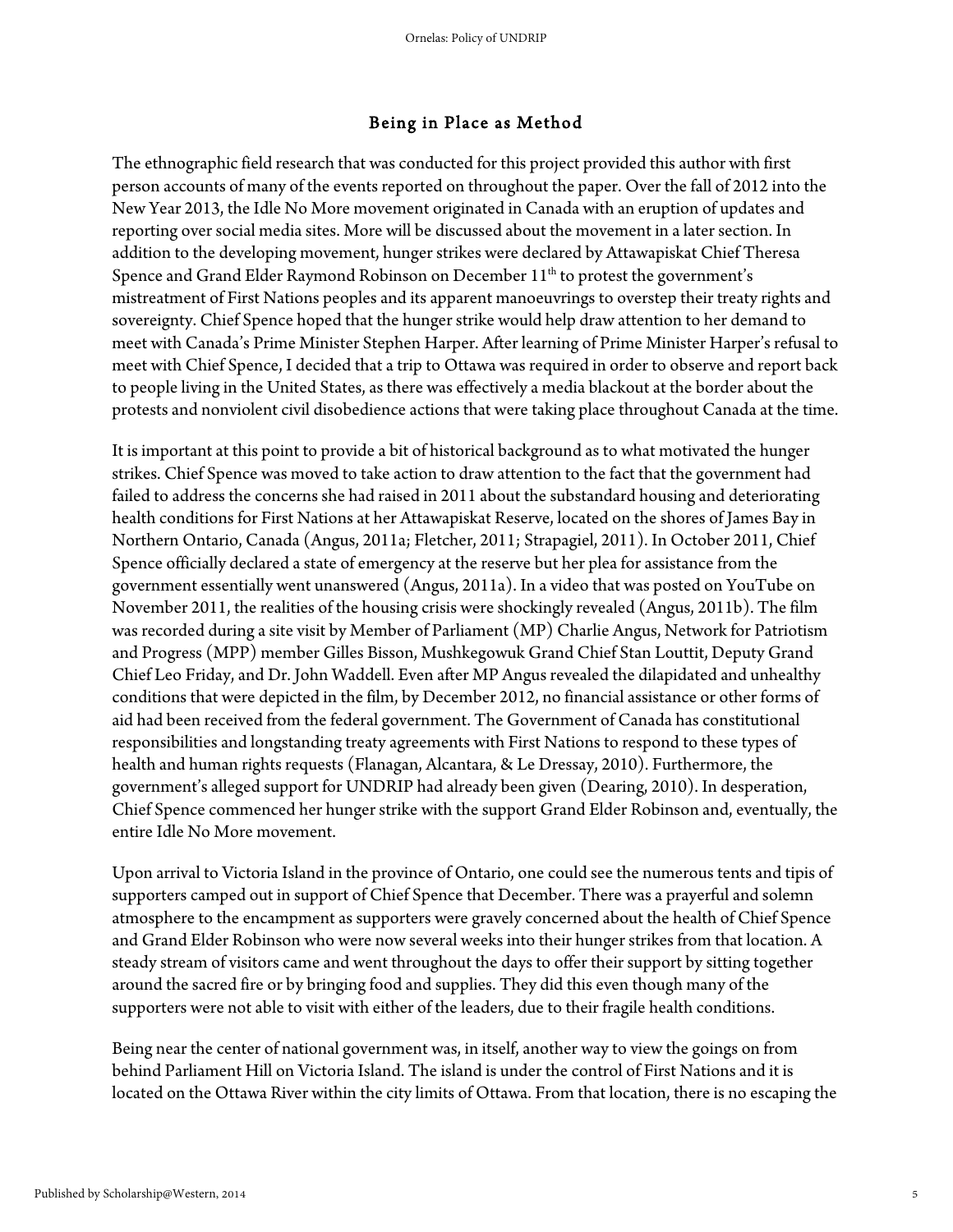offensive view of the rear of the Parliament building. It is constructed in the shape of an enormous tipi. As one Indigenous young man mused bitterly as we stood looking at the structure on the morning of New Year's Day, he told me that he had grown up being told a story about how the design was intentional so that First Nations would always know that the biggest tipi on the Ottawa River belonged to "the Great White Father" (personal communication, January 1, 2013).

Sharing stories about encounters such as the one told above is part of an experience that would not be available if one were to simply observe from a distance. The peeling away at layers through storytelling is an important part of teaching and learning about Indigenous peoples and their oral traditions. As Kovac (2009) has written, "Stories remind us of who we are and of our belonging. Stories hold within them knowledges while simultaneously signifying relationships" (p. 94). The stories that were told around the sacred fire and the songs that were sung at the encampment on Victoria Island demonstrated the depth of meaning and fellowship the gatherings had for those in attendance, for this was a life and death matter. The weight of this knowledge was borne by not only the supporters, but by the nation itself. Both Chief Spence and Grand Elder Robinson were willing to die for their cause.

Based on my two personal meetings with Chief Spence throughout my time in Ottawa, I can relay with certainty that I know what bravery looks like while standing on the edge of life. I saw unwavering determination and courage in Chief Spence's face while she held to her conviction in calling for changes to the government's apparent arrogance and mistreatment of First Nations. When she spoke with me on New Year's Day, I was able to offer my commitment to tell of her plight through my scholarly work and teaching (personal communication, January 1, 2013). Not only was I going to take my research experience back home with me, I was able to offer her reciprocity by circumventing the media blackout by telling what news I could outside of her country. It was important enough for me to tell this to Chief Spence that I drove thousands of miles from the Midwest in the United States in the middle of winter to meet with her. It was the least I could do to witness Chief Spence's fight for human rights and to experience the beginning of the Idle No More movement and to report back on what I had observed.

It is a slippery slope in terms of one's own positionality to function within an activist-scholar paradigm in research. Teachings during graduate school advised that the "ideal" research was a detached rationalist approach to a subject. I was perplexed because the reason for my research was that I wanted to transform governance and raise awareness about exclusionary practices and policies of governments when it came to working relationships with their Indigenous populations. After working on several federal and state projects that went awry because of the marginalization of Indigenous peoples and their exclusion during the public participation process, I saw the negative costs in terms of the added years to projects that had lacked input from tribal governments, as required by law. Back to the drawing board they went as meetings had to be organized to allow for the testimony of all parties involved, whether the governments considered the evidence or not in their final decisions.

My work over the years has been in direct response to this type oversight. As an Indigenous identified scholar, I know what that exclusion looks like on many levels. So, how does one change and transform governments? As Ladson-Billings & Donnor (2008) have noted, "All scholars of color must know the intellectual antecedents of their cultural, ethnic, or racial group. This is important for combating persistent ideology of White supremacy that denigrates the intellectual contributions of others" (p. 74). By putting myself in place, not only am I frequently seen as "the Other" attempting to break down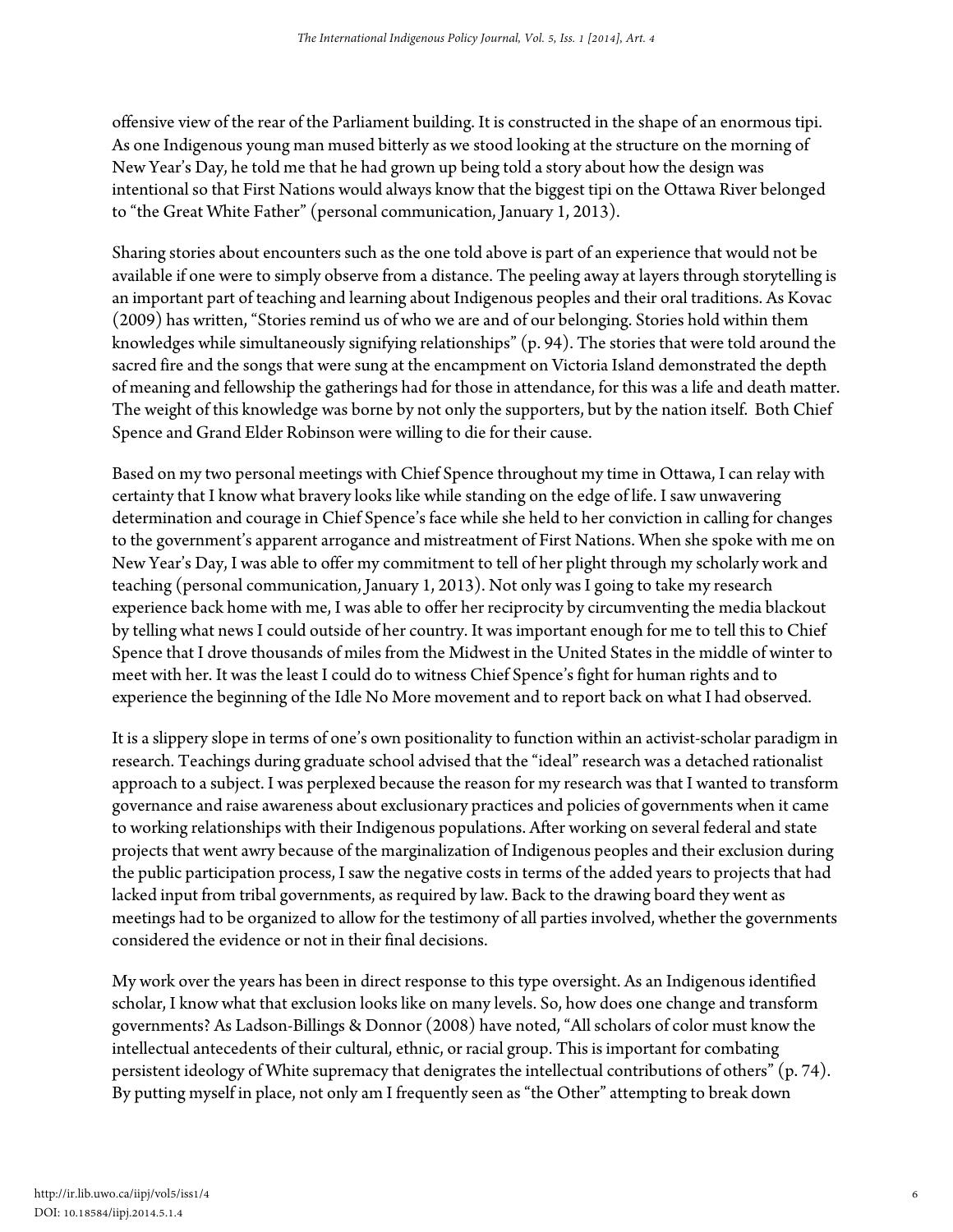historic barriers while involved in these activities, I can still report back as a witness with a knowledge that frames my understanding based on observed experiences and exchanges in the "real world." I want to know what the most pressing issues are for Indigenous peoples today when trying to broach seemingly unresponsive governmental structures. Transforming anachronistic governmental paradigms requires one to be involved, to be present, and to push back against unyielding injustice.

### Idle No More

One of the most pressing concerns for many Indigenous communities is the fact that they are often left out of land management decisions that may negatively impact them until it is almost too late to respond before an action is taken. By law and by treaty agreement, tribal governments are required to be included in intergovernmental consultation processes, especially in matters relating to potential harmful impacts on the environment. This point is considered so important that it is described in UNDRIP in several places. In the United Nations General Assembly's affirmations at the beginning of the Declaration, they describe their covenant by:

Recognizing [italics in original] that respect for Indigenous knowledge, cultures and traditional practices contributes to sustainable and equitable development and proper management of the environment. (UN, 2010, p. 2)

In the example of the New Brunswick incident described previously, and in numerous other actions taking place by Indigenous peoples throughout North America, there are concerns regarding the protection of sacred lands and water resources (Dadigan, 2013; Levi & Sock, 2013; Mother Earth Water Walk [MEWW], 2013; Seventh Generation Fund [SGF], 2013; Sinnema, 2013). In Canada, the standoff between First Nations and the government of Prime Minister Harper reached a new level of intensity with the passage of Omnibus Bill C-45 on December 14, 2012 (Jobs and Growth Act, 2012). The bill demonstrated another breakdown in transparency as it made changes to agreements outlined in the Indian Act of 1876. It changed fundamental protections under the Indian Act, the Navigable Waters Protection Act (now renamed the Navigation Protection Act), and the Environmental Assessment Act (CBC News, 2013c; Indian Country Today Media Network, 2012). All of these legislative changes were made without the free, prior, and informed consent of First Nations. Their response to other alleged violations and the impending passage of the Bill led to the beginning of the Idle No More movement and the escalating rallying cry for justice.

In the fall of 2012, four activist Canadian women were communicating with each other about the negative impact that the passage of Bill C-45 would have on Indigenous rights and sovereignty. The women were from Saskatchewan – Jessica Gordon, Sheelah McLean, Sylvia McAdams, and Nina Wilsonfeld (CBC News, 2013c). In November 2012, they started a Facebook page in order "to share information in regards to the legislation the Harper government is attempting to pass and impose on First Nations across Canada. Plus any other information relevant to First Nations across Canada" (Facebook: Idle No More, 2013). They also maintain a website with more information and opportunities for individuals to connect with other social media networks, such as Twitter (Idle No More, 2013a). The Idle No More mission statement on their Facebook page states their goals as: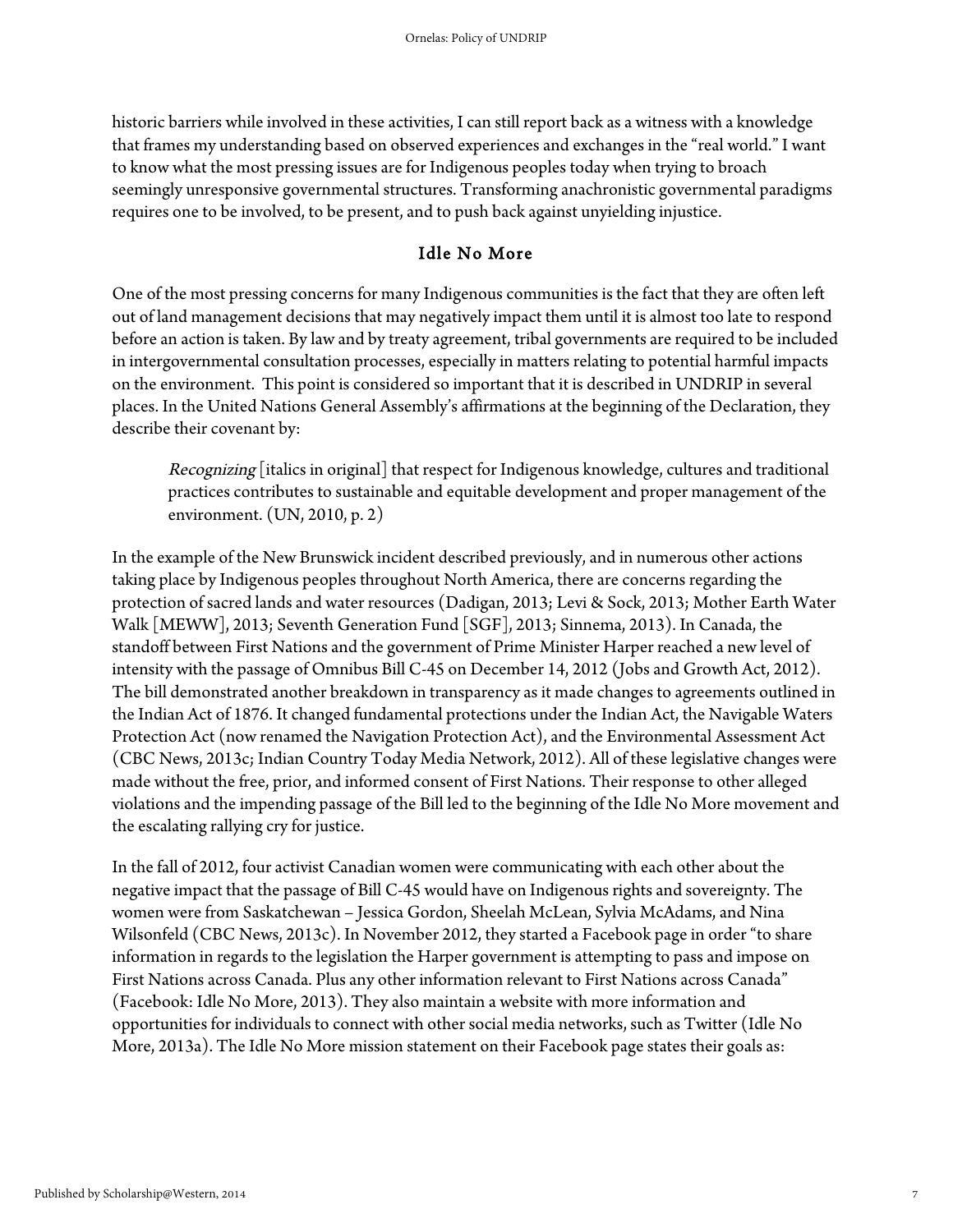- To support and encourage grassroots to create their own forums to learn more about Indigenous rights and our responsibilities to our Nationhood via teach-ins, rallies, and social media.
- Build relationships and create understanding with allies across Canada.
- Take steps to contribute to building relationships with international agencies such as the UN to raise awareness to the conditions Indigenous people have been subjected to and assert our sovereignty in the international arena.
- Acknowledge and honor the hard work of all grassroots people who have worked, and continue to work towards these goals – you are our inspiration. (Facebook: Idle No More, 2013)

By December 2012, through social media and by word of mouth, a call to mobilize for a National Day of Action on December 10<sup>th</sup> spread throughout Canada and, eventually, around the world (Idle No More, 2013b). Indigenous peoples began organizing for the action in protest of the upcoming vote by the government on Bill C-45.

One of the key elements later spurring the growth of the Idle No More movement was the hunger strike that was begun by Chief Spence and Grand Elder Robinson (Ball, 2012; Bogado, 2013; Hopper, 2013). The combination of the hunger strike and the growing Idle No More movement led to the mobilization of a global response network. As it was discussed previously, this author met with Chief Spence on Victoria Island in December 2012 through January 2013 and can attest to a diverse array of supporters. Social media networks were buzzing with daily reports and updates about protests taking place throughout Canada, the United States, and internationally. Visitors to Victoria Island included Indigenous peoples, but there were also "settler" supporters who objected to the changes being made to national laws that threatened to weaken protections for waterways throughout Canada. This author also met with several international supporters from countries like Japan, New Zealand, and Norway, in addition to the many Canadian citizens from all walks of life who came over their winter holiday to lend their support.

After 43 days, and at the urging of supporters, Chief Theresa Spence and Elder Ray Robinson agreed to end their hunger strike after a 13 point declaration of commitment "First Nations: Working for Fundamental Change" was developed by the Assembly of First Nations (AFN) leadership (AFN, 2013; Canadian, 2013; CBC News, 2013d). The plan is designed to begin a positive dialogue with the Canadian government to create change in governance matters with First Nations over the next five years. The plan sets forth a vision for intergovernmental cooperation by stating:

In the true spirit of commitment to initiate dialogue to discuss both Treaty and non-Treaty Indigenous issues on behalf of our First Nations Peoples of Canada, Chief Theresa Spence of Attawapiskat First Nation and Mr. Raymond Robinson of Cross Lake, Manitoba will continue their Hunger Strike, pending outcome of this written Declaration. We also like to acknowledge Mr. Jean Sock of Elsipogtog, New Brunswick and all other Fasters who have shown their deep dedication and courage in support of protecting and honouring both Treaty and non-Treaty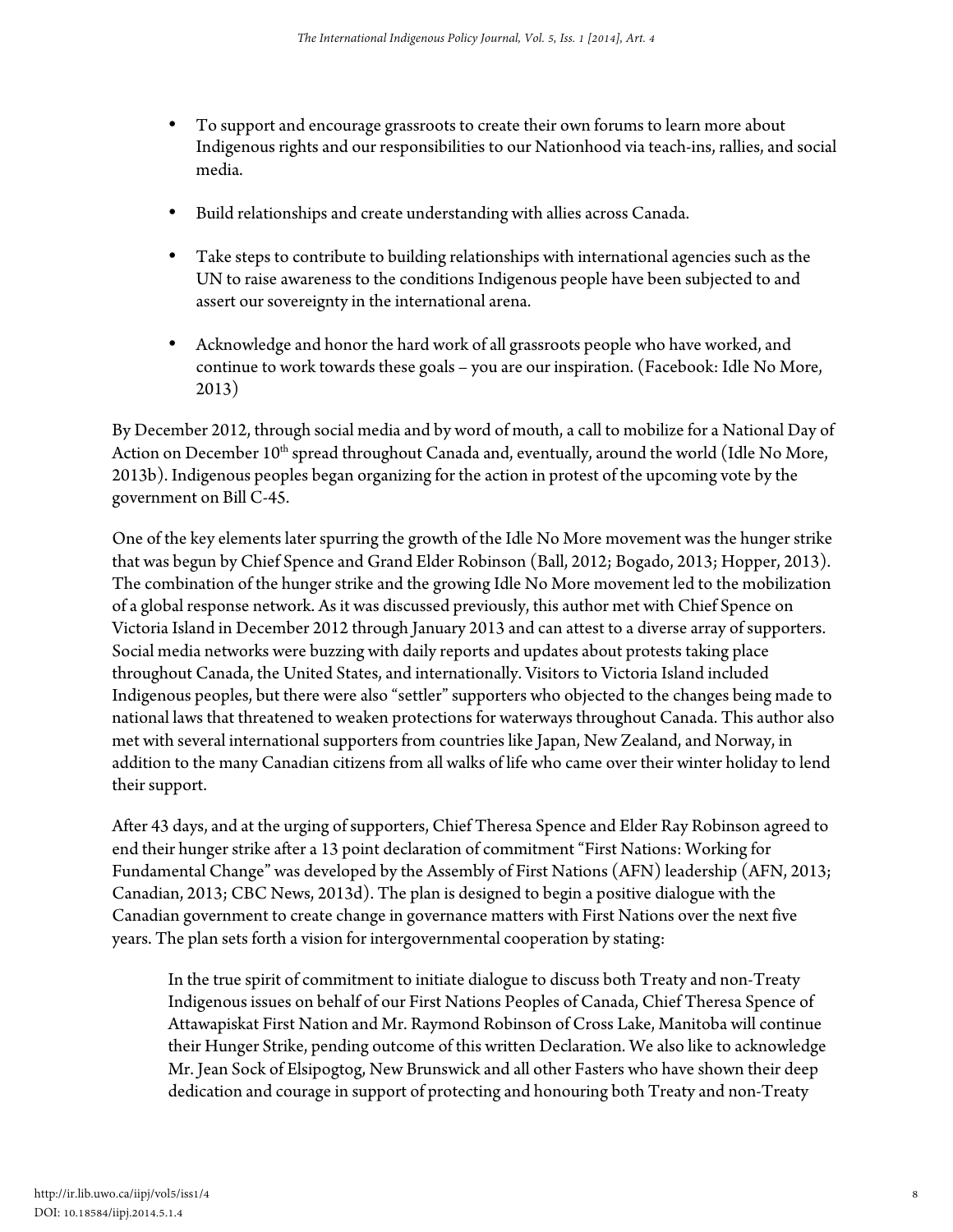obligations as written, entered into or understood by all Peoples, with the Federal Government of Canada including each Provincial/Territorial signatory.

Further, we agree the self-sacrifice and the spiritual courage of Chief Theresa Spence, along with Elder Raymond Robinson and all other fasters have made clear the need for fundamental change in the relationship of First Nations and the Crown. We fully commit to carry forward the urgent and coordinated action required until concrete and tangible results are achieved in order to allow First Nations to forge their own destiny.

Therefore, we solemnly commit to undertake political, spiritual and all other advocacy efforts to implement a renewed First Nations – Crown relationship where inherent Treaty and non-Treaty Rights are recognized, honoured and fully implemented as they should be, within the next five years, (AFN, 2013)

Now, it is only a matter of time and true commitment whether or not this declaration will result in a force for change into the future.

# The Problematics of Omnibus Bill C-45

While Bill C-45 (Jobs and Growth Act, 2012) made significant legal alterations, there are three changes that impact First Nations the most. C-45 removes important management oversight and decisionmaking protections to control access to their territories and natural resources that were previously safeguarded under the Indian Act. Changes to the Navigable Waters Protection Act are thought to further reduce enforcement and regulation of oil pipeline and power line projects and lessen protections for a majority of fishable waters, rivers, lakes, and streams (Flegg, 2013; Gotz, 2012; McGregor, 2012; UnionBC, 2012). Key objections to the legal changes included the following:

Indian Act: First Nations communities can now lease designated reserve lands if a majority attending a meeting called for that purpose vote to do so, regardless of how many people show up. Previously, approval required the support of a majority of eligible vote. The Minister of Aboriginal Affairs can call the meeting to consider surrendering band territory. The minister can choose to ignore a resolution from the band council that's in opposition to a decision at the meeting. Idle No More says these changes allow "for easier opening of treaty lands and territory"(CBC News, 2013c).

Navigation Protection Act: Under the act, major pipeline and power line project advocates are not required to prove their project won't damage or destroy a navigable waterway it crosses, unless the waterway is on a list prepared by the transportation minister. Idle No More claims the amendments remove that protection for 99.9 per cent of lakes and rivers in Canada.

Environmental Assessment Act: The first omnibus budget bill had already overhauled the assessment process and the second one reduces further the number of projects that would require assessment under the old provisions. Idle No More objects to the faster approval process (CBC News, 2013c).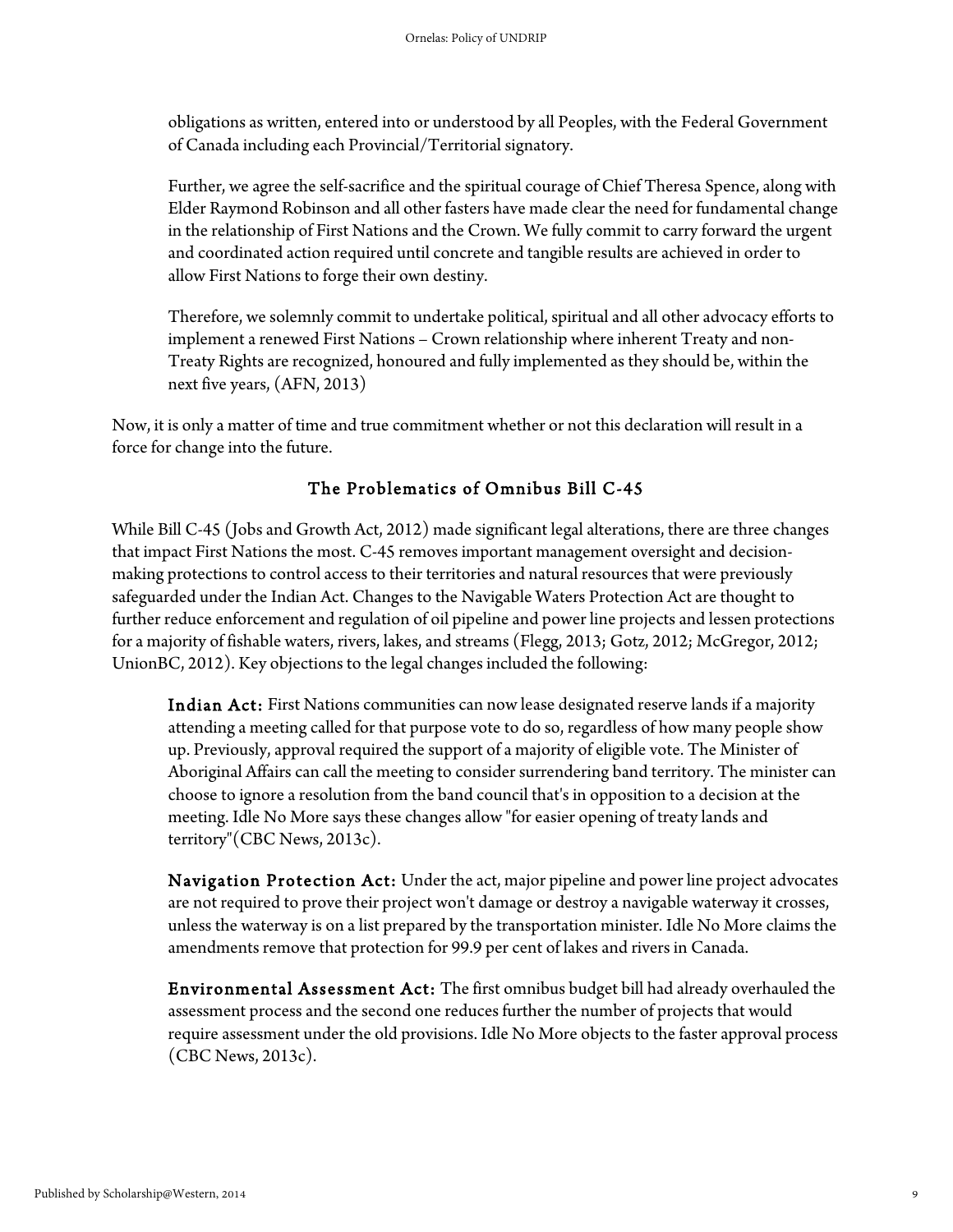Many of the water systems of concern are within First Nations' territories. The modifications to environmental assessment will lessen requirements for oversight by allowing development projects to move forward without regulatory control that would have been required assessment under the previous provisions (Levitz, 2012). The Idle No More constituencies continue to object to the faster approval process and reduced environmental protections.

# Trust and Transparency in Governance

There are several articles in UNDRIP that describe the necessity for free, prior, and informed consent in consultation. With regard to the issue of transparency in governance, Article 19 of UNDRIP clearly establishes the requirement. The article describes that:

States shall consult and cooperate in good faith with the indigenous peoples concerned through their own representative institutions in order to obtain their free, prior and informed consent before adopting and implementing legislative or administrative measures that may affect them.  $(UN, 2010, p. 8)$ 

This requirement has been repeatedly ignored during the development of C-45, despite the fact that Canada did agree to endorse UNDRIP in 2010 to support better relations with its First Nations. At that time, John Duncan, the Minister of Indian and Northern Affairs, stated that: "Canada strongly supports these principles and believes that they are consistent with the Government's approach to working with Aboriginal peoples" (Dearing, 2010, para. 5). To this day, continuing complaints from First Nations regarding the lack of consultation remains a mobilizing cause for protest and resistance.

Based on recent events, trust relationships that had been in place before the passage of C-45 have been severally damaged. Canada, the United States, as well as other developed nations, can work on restoring trust relationships with their populations of Indigenous peoples in the way they conduct government-togovernment interactions. It is purely a matter of seriously beginning to work within the framework of UNDRIP to build open and transparent avenues for better communication.

Over the years since the 1977 meeting at the United Nations, a lot of the ground was covered by those individuals who toiled on developing the articles in UNDRIP. As Article 27 advises, "States shall establish and implement, in conjunction with indigenous peoples concerned, a fair, independent, impartial, open and transparent process" (UN, 2010, p. 9). Not only does this scenario create an atmosphere of openness, it opens the door to building trust in governance. In 2003, Nobel Prize award recipient Eleanor Ostrom (2003) asked:

How do communities of individuals sustain agreements that counteract individual temptations to select short-term, hedonistic actions when all parties would be better off if each party selected actions leading to higher group and individual returns? In other words, how do groups gain trust? (p. 19)

As an economist who spent a lifetime engaged in research on the subject of Hardin's (1968) concept of "the tragedy of the commons," Ostrom examined ways in which groups could improve upon methods of managing the environment "common-pool-resources" for the higher group over individual gain. Key practices for improving trust and transparency requires cooperation and open communication. Ostrom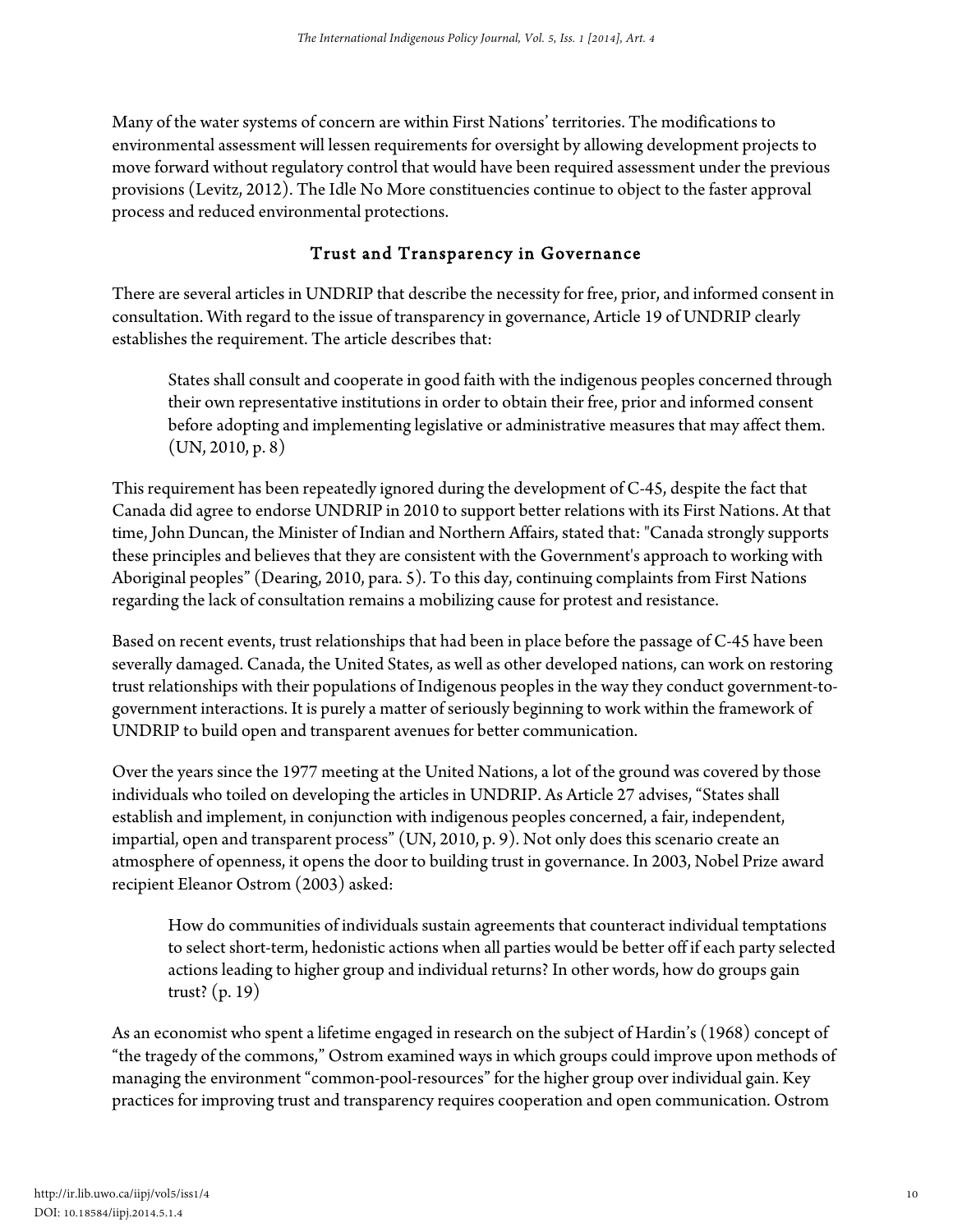(2003) wrote further, "Thus understanding how trust, reciprocity, and reputation feed one another (or how their lack generates a cascade of negative effects) helps to explain why repeated face-to-face communication can have a major effect" (p. 53). By not including Indigenous peoples at the decision making table, actions like those of Chief Spence and Idle No More continue to be motivated by their exclusion and desire to be listened to and heard.

In addition to open exchange, there must be an understanding about Indigenous ways of viewing the world, especially with regard to their sacred places and spirituality. As Anishinaabeg environmental justice activist Winona LaDuke has been quoted:

I think that there is a lot of beauty in the other ways that people talk to the Creator. What I would say is that our worldview is based on our spirit, our heart, and our physical being. All those aspects, which are our way of life, are reflected in our spiritual practice. (Smith, 2006, p. 42)

Also, renowned Indigenous legal scholar, Vine Deloria, Jr. (1994), wrote almost 20 years ago that:

Sacred places are the foundation of all other beliefs and practices because they represent the presence of the sacred in our lives. They properly inform us that we are not larger than nature and that we have responsibilities to the rest of the natural world that transcend our own personal desires and wishes. This lesson must be learned by each generation; unfortunately the technology of industrial society always leads us in the other direction. Yet it is certain that as we permanently foul our planetary nest, we shall have to learn a most bitter lesson. There probably is not sufficient time for the non-Indian population to understand the meaning of sacred lands and incorporate the idea into their lives and practices. We can hope that some protection can be afforded these sacred places before the world becomes wholly secular and is destroyed. (pp. 281 - 282)

Article 34 in UNDRIP speaks directly to this topic. It declares that:

Indigenous peoples have the right to promote, develop and maintain their institutional structures and their distinctive customs, spirituality, traditions, procedures, practices and, in the cases where they exist, judicial systems or customs, in accordance with international human rights standards. (UN, 2010, p. 12)

With increasing pressures for access to natural resources growing every day, many countries continue to ignore or stumble over UNDRIP since its adoption. Whether development efforts are advocating for the damming of rivers, or for the expansion of mining and other resource extraction efforts, nations can now begin to transform their governance structures by listening to what over 30 years of struggle and determination can bring to the table by including Indigenous peoples in consultation that is based on free, prior, and informed consent. It is important to include their perspective and land ethic to the process because it means so much more than the land. The belief in the sacredness of places is also tied to the preservation of their culture and heritage. Article 38 in UNDRIP clearly advises that, "States, in consultation and cooperation with indigenous peoples, shall take the appropriate measures, including legislative measures, to achieve the ends of this Declaration" (UN, 2010, p. 13). If countries like Canada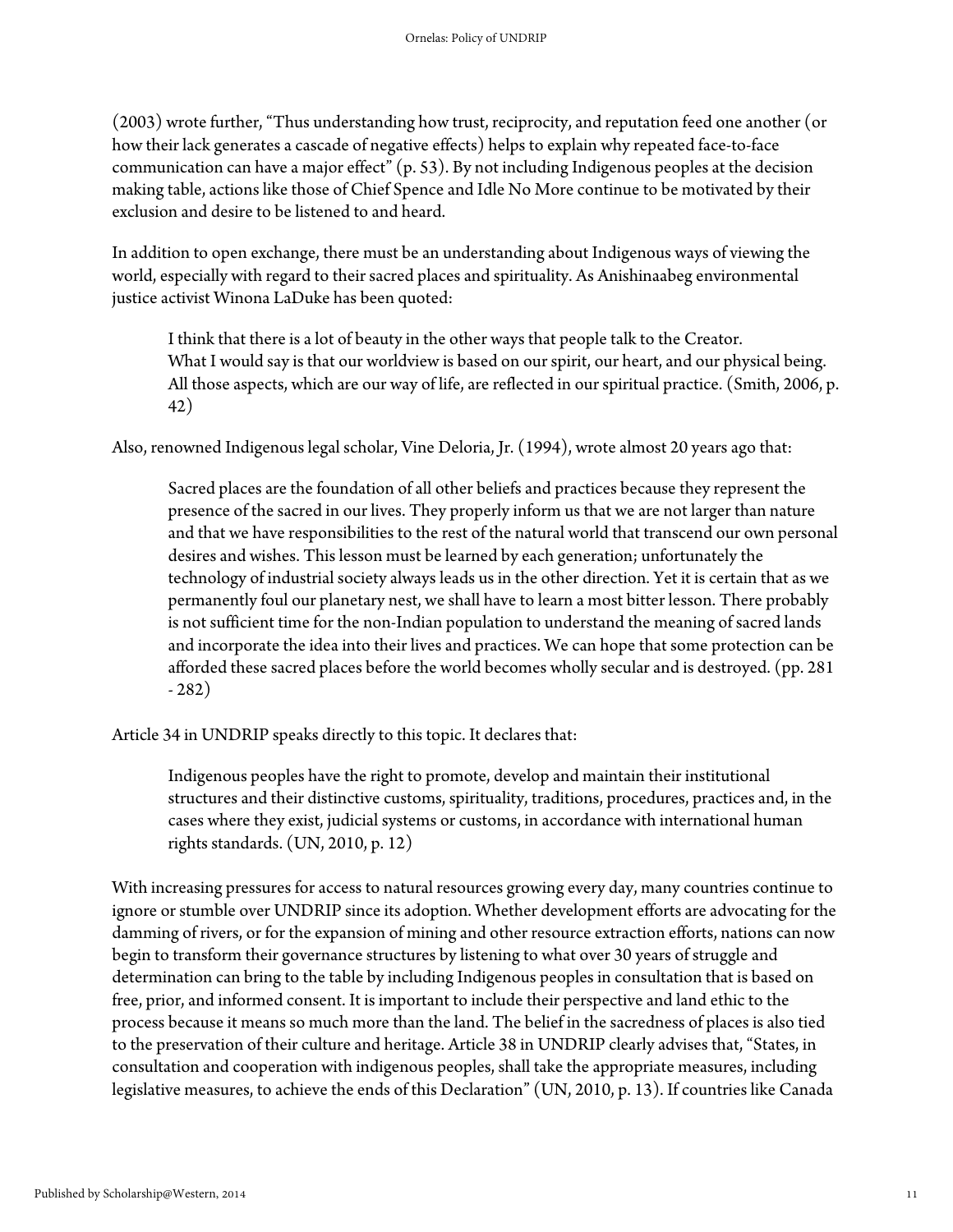and the United States took the step to openly proclaim their support of UNDRIP, how, indeed, do bills like C-45 get passed without any consultation with their populations of Indigenous peoples? This is the question for the future that must be broached if there is going to be the successful implementation of UNDRIP into national policy.

## UNDRIP in the Future

As leaders among developed nations, Canada and the United States now have an opportunity to lead the way by modeling the spirit and intention of UNDRIP. Both countries include some of the largest populations of Indigenous peoples in the world. There are already numerous tribal governments that have begun to reference UNDRIP as a mechanism for protecting their human rights, sovereignty, and territories. However, tribal governments are stymied at every turn since there is no real enforcement mechanism in place to enforce UNDRIP on national or international levels. This fact needs to change if transparent and collaborative progress in governance is going to be achieved.

Many of the growing protests that are ongoing in Canada and the United States, and that are most recently inspired by the Idle No More movement, have been emboldened by the various protections that are highlighted under UNDRIP. It is no longer business as usual in terms of the historic marginalization and mistreatment of Indigenous peoples. The continuance of policies that promote and perpetuate racism against their populations is at the center of many debates, no matter how loudly governments deny this fact. One need only to ask any of those persons who are presently involved in protecting against the expansion of fracking in New Brunswick or those attempting to hold annual sacred ceremonies at Mato Tipula if their human rights are being addressed and protected. For now, no one appears to be listening as Indigenous peoples and their quest for human rights continue to be ignored.

If tribal governments are continuing to go on record in protest of improper actions by their national, state, and local governments, it only makes sense that the missing piece to the puzzle is that those noncompliant governments are unwilling to relinquish their positions of power. As Ostrom (2003) advised, in order to build trust relationships and an atmosphere of reciprocity, all parties must work together for the higher good while eschewing independent gains. But will societies continue to "foul our planetary nest," as Deloria (1994) foretold, by forcing technologies upon the rest of us that are not sustainable in favor of short term gains and corporate profit? This is the question that we all need to be asking ourselves. Are the rising voices of Indigenous peoples around the globe the proverbial canary in the coal mine when it comes to applying environmental protections?

The challenge for overcoming the fits and starts of UNDRIP requires focused and ongoing collaboration and communication with tribal governments. In other words, to improve on damaged relationships, all governments must adhere to the critical requirement of free, prior and informed consent. The following are recommendations for initial steps to begin developing the future policy of UNDRIP based on personal and practical firsthand experience working on intergovernmental affairs with Indigenous populations. They are listed as follows:

1. National governments that sign to support and recognize the human rights initiatives set forth in the articles of UNDRIP must develop a statutory and regulatory mechanism for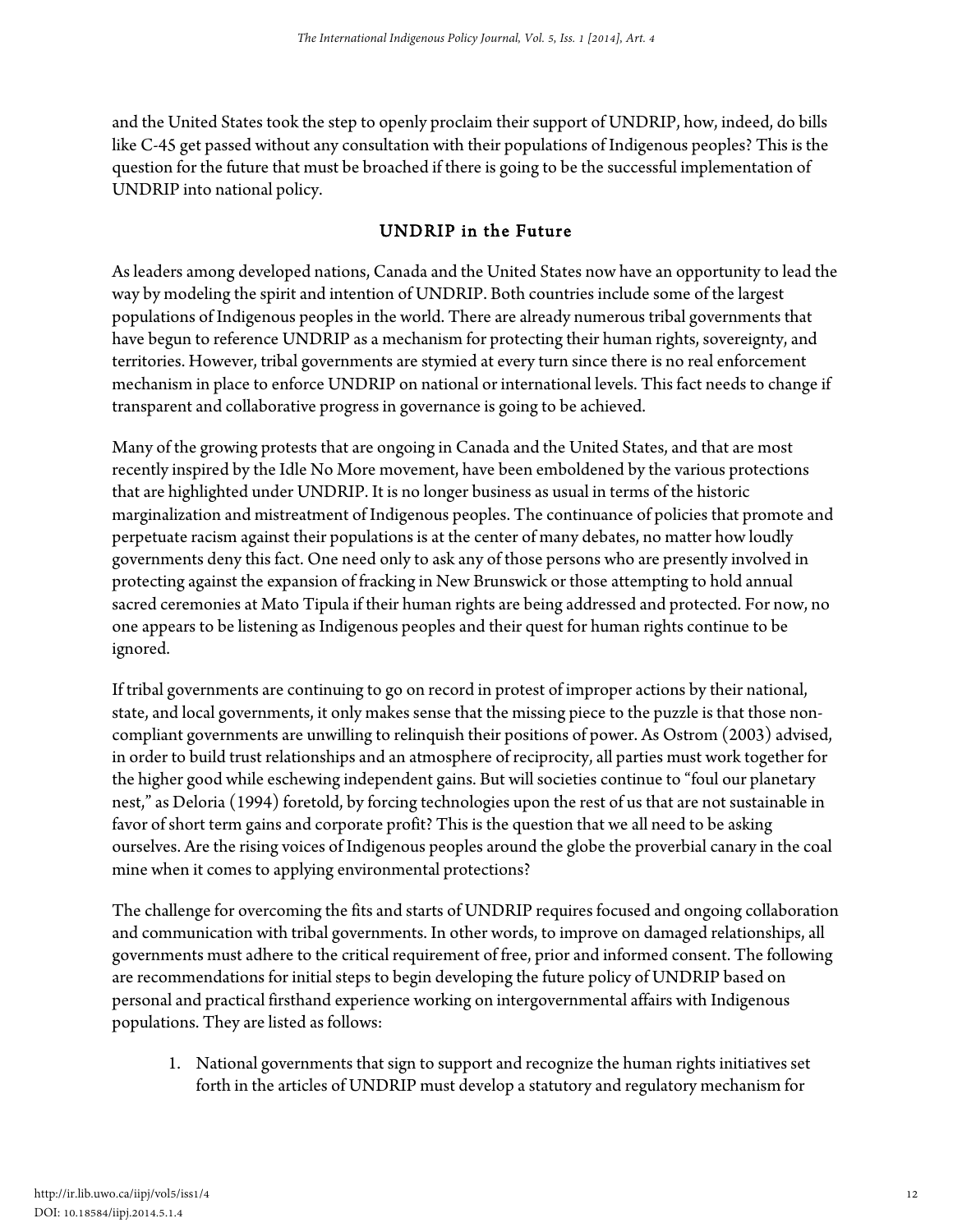implementation and enforcement within five years of acknowledgment of formalized support.

- 2. The articles of UNDRIP will function as foundational principles for all public and private entities governing or interacting in any way with populations of Indigenous peoples.
- 3. All national governments must put in place a UNDRIP working group to develop a permanent agency or sub agency within the United States Department of State or the Aboriginal Affairs and Northern Development Canada, or a comparable level of government, within three years of formalized support.
- 4. The UNDRIP agency or sub agency shall receive an annual operating budget as part of the appointed branch of government.
- 5. A permanent liaison from the developed agency or sub agency shall be appointed by that entity and be headquartered within the offices of the United States Department of State or the Aboriginal Affairs and Northern Development Canada, or a comparable level of government.
- 6. A regional UNDRIP representative shall be appointed to coordinate, communicate, and facilitate all human rights matters under consideration within the region.
- 7. No development or resource extraction projects within the reservations or territories of Indigenous peoples can begin without a public consultation process that is based on free, prior, and informed consent.
- 8. No development or resource extraction projects within the reservations or territories of Indigenous peoples, or outside of those land borders that are deemed to hold cultural, historic, ceremonial, or sacred importance, can move forward in any way upon notification of such significance without conducting further review that is based on free, prior, and informed consent.
- 9. The UNDRIP agency or sub agency and its respective representative shall hold regional annual meetings within the reservations or territories of their constituencies for progress reports and public input.

These basic recommendations are more than what are in place in either the United States or Canada at this time. There must be more transparency and action coming from the national government instead of the gratuitous proclamations of support that were offered in 2010. So far, efforts at getting UNDRIP integrated into national policy have been moving at a snail's pace. It is time for a different vision for the future recognition of human rights for Indigenous peoples around the world.

# Conclusion

On June 19, 2013, the Canadian government passed the Safe Drinking Water for First Nations Act (Aboriginal Affairs and Northern Development Canada [AANDC], 2013). Is this a panacea for the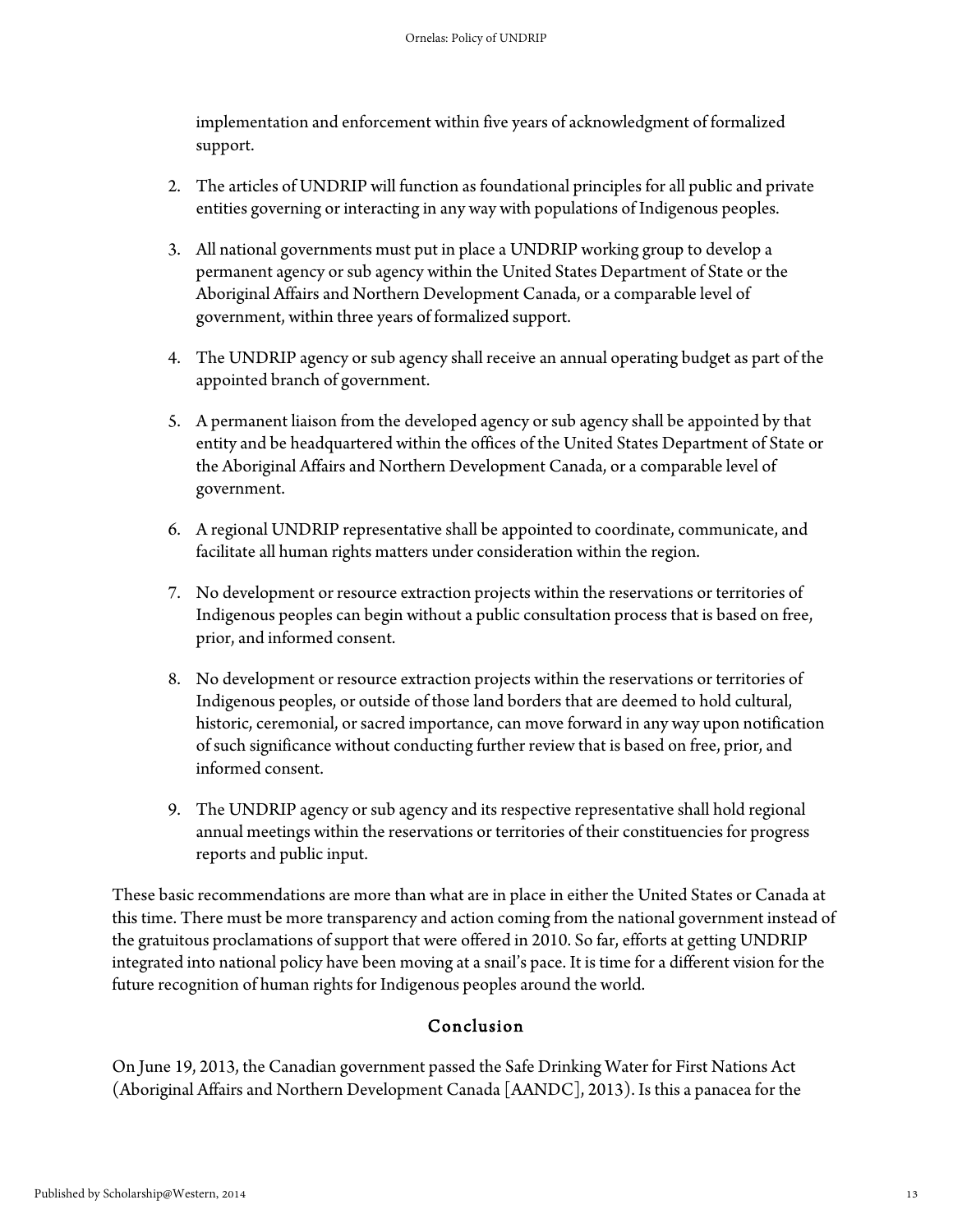irreversible environmental damage that has already taken place in the waterways located within the land holdings of First Nations? Or, is it a distraction from the sweeping changes that were made to the Navigable Waters Protection Act under Omnibus Bill C-45? One way or the other, concerns have been raised by First Nations and they are continuing to be ignored (Parliament of Canada, 2012; Uechi, 2012).

On March 5, 2013, the United States Department of Interior announced its "Action Plan to Implement the Memorandum of Understanding (MOU) Regarding Interagency Coordination and Collaboration for the Protection of Indian Sacred Sites" (United States Department of Interior [USDOI], 2013). The plan includes the following outline of its Guiding Principles as follows:

The participating agencies are committed to interagency coordination and collaboration to enhance the protection of and tribal access to Indian sacred sites. The participating agencies:

- Will consult with Indian tribes, as appropriate, in developing and implementing the actions outlined in this plan;
- Recognize that consistency in policies and processes can be developed and applied, as long as such policies and processes remain adaptable to local situations and mission requirements; and
- Recognize that tribal input is essential to ensure that tribal perspectives are incorporated into the actions undertaken pursuant to the MOU and to ensure the development of meaningful strategies for sacred sites protection. (USDOI, 2013, p. 2)

The plan will review previous Acts or Executive Orders that might relate to sacred lands. Unfortunately, none of these Acts or Executive Orders has been seriously adhered to in dealings with tribes up to now. This plan is a perfect opportunity for the United States Department of Interior to begin the integration of UNDRIP as a framework for future consultations and negotiations with Indigenous peoples for the protection of their sacred lands.

The winds of change appear to be blowing in both the Canada and the United States. Their populations of Indigenous peoples are organizing and asserting their rights and challenging their governments in new ways, as the recent rise in protests and grassroots actions indicate. Successful governance in the future will have to be built upon trust and transparency. The tools are there to do it. The UNDRIP toolkit needs to be opened and justly supported through action and consultations that are based on free, prior, and informed consent. Only then will the door be opened to begin developing the policy potential of UNDRIP. The time is now.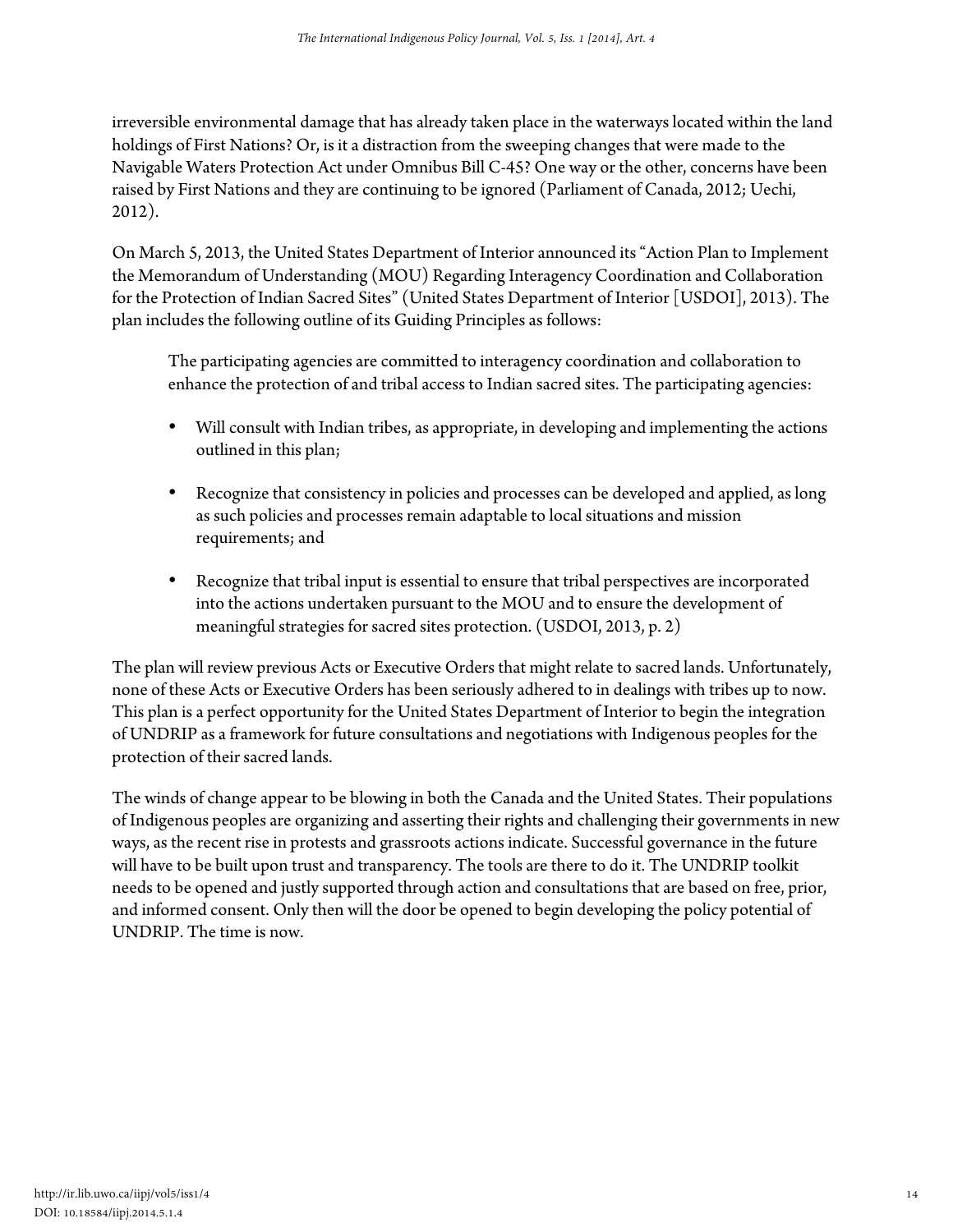#### References

- Aboriginal Affairs and Northern Development Canada [AANDC]. (2013, June 25). Safe Drinking Water for First Nations Act. Retrieved from http://www.aadncaandc.gc.ca/eng/1330528512623/1330528554327
- Assembly of First Nations [AFN]. (2013, January 23). Declaration of commitment, First Nations: Working towards fundamental change. Retrieved from http://www.afn.ca/index.php/en/newsmedia/latest-news/declaration-of-commitment-january-23-2013
- Angus, C. (2011a, November 21). What if they declared an emergency and no one came? The Huffington Post. Retrieved from http://www.huffingtonpost.ca/charlieangus/attawapiskat-emergency\_b\_1104370.html
- Angus, C. (2011b, November 13). Attawapiskat housing crisis. Retrieved from http://www.youtube.com/watch?v=6abZ0LFT5CQ
- Ball, D. (2012, December 24). Chief Theresa Spence resolute in hunger strike, as her body weakens. Indian Country Today Media Network. Retrieved from http://indiancountrytodaymedianetwork.com/article/chief-theresa-spence-resolute-hungerstrike-her-body-weakens-146538
- Black, A. (Ed.). (2007). The Eleanor Roosevelt papers, volume 1. Detroit, MI: Thomson Gale.
- Bogado, A. (2013, January 7). Idle no more's hunger for justice. The Nation. Retrieved from http://www.thenation.com/blog/172038/idle-no-mores-hunger-justice#axzz2Zt3G99ca
- Canadian Progressive, The. (2013, January 25). Chief Theresa Spence ends 43-day hunger strike with declaration "Towards fundamental change." Retrieved from http://www.canadianprogressiveworld.com/2013/01/25/chief-theresa-spence-ends-43-dayhunger-strike-with-declaration-towards-fundamental-change/
- CBC News. (2013a, October 17). RCMP, protesters withdraw after shale gas clash in Rexton: 40 arrested, 5 police vehicles burned but no one seriously injured in violent clash. Retrieved from http://www.cbc.ca/news/canada/new-brunswick/rcmp-protesters-withdraw-after-shale-gasclash-in-rexton-1.2100703
- CBC News. (2013b, July 8). Aboriginal anti-shale gas advocate released from jail: John Levi, of the Elsipogtog First Nation, pleaded not guilty to obstructing police, mischief. Retrieved from http://www.cbc.ca/news/canada/new-brunswick/story/2013/07/08/nb-levielsipogtog-shale-protest.html
- CBC News. (2013c, January 5). 9 questions about Idle No More. Retrieved from http://www.cbc.ca/news/canada/story/2013/01/04/f-idlenomore-faq.html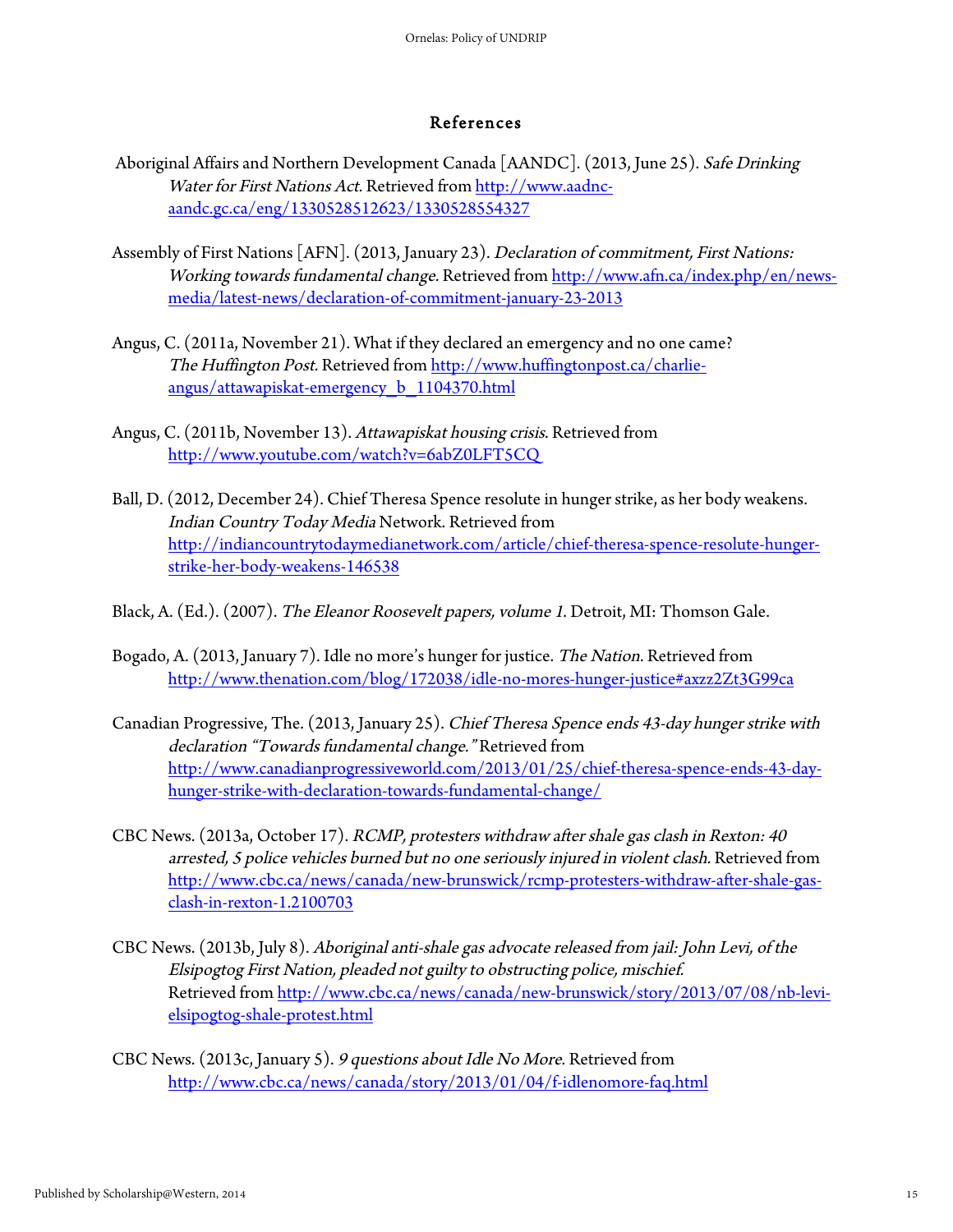- CBC News. (2013d, January 24). Chief Theresa Spence to end hunger strike today. Retrieved from http://www.cbc.ca/news/canada/story/2013/01/23/attawapiskat-spence-hunger-strike.html
- Cornelius, A. (2013, August 3). Red Lake encampment battles pipeline on tribal lands. The Circle. Retrieved from http://thecirclenews.org/index.php?option=com\_content&task=view&id=856&Itemid=1
- Dadigan, M. (2012, July 16). Without federal recognition, tribe struggles to protect sacred sites. California Watch. Retrieved from http://californiawatch.org/environment/without-federalrecognition-tribe-struggles-protect-sacred-sites-17078
- Dearing, S. (2010, November 14). Canada signs on to UN declaration of Indigenous rights. Digital Journal. Retrieved from http://www.digitaljournal.com/article/300206#ixzz2a6T0fLzW
- Deloria, V. (1994). Sacred place and moral responsibility. God is red: A Native view of religion (pp. 267 - 282). Golden, CO: Fulcrum Publishing.
- Donnelly, J. (2003). *Universal human rights: In theory & practice* (2<sup>nd</sup> ed.). Ithaca, NY: Cornell University Press.
- Facebook: Idle no more. (2013, August 1). Unified and standing together for Indigenous sovereignty. Retrieved from https://www.facebook.com/IdleNoMoreCommunity
- Flanagan, T., Alcantara, C., & Le Dressay, A. (2010). Beyond the Indian Act: Restoring Aboriginal property rights. Montreal: McGill-Queen's University Press.
- Flegg, E. (2013, January 1). Changes to Navigable Waters Protection Act dangerously undermine environmental protection, say critics. Vancouver Observer. Retrieved from http://www.vancouverobserver.com/politics/changes-navigable-waters-protection-actdangerously-undermine-environmental-protection
- Fletcher, T. (2011, December 20). Attawapiskat's 'dire' conditions are deeply concerning: UN human rights official. The National Post. Retrieved from http://news.nationalpost.com/2011/12/20/attawapiskats-dire-conditions-are-deeplyconcerning-un-human-rights-official/
- Glendon, M. A. (2001). A world made new: Eleanor Roosevelt and the Universal Declaration of Human Rights. New York: Random House Inc.
- Global News. (2013, October 21). Judge rules not to extend SWN injunction against shale gas protesters. Global News. Retrieved from http://globalnews.ca/news/915092/judge-rules-notto-extend-swn-injunction-against-shale-gas-protesters/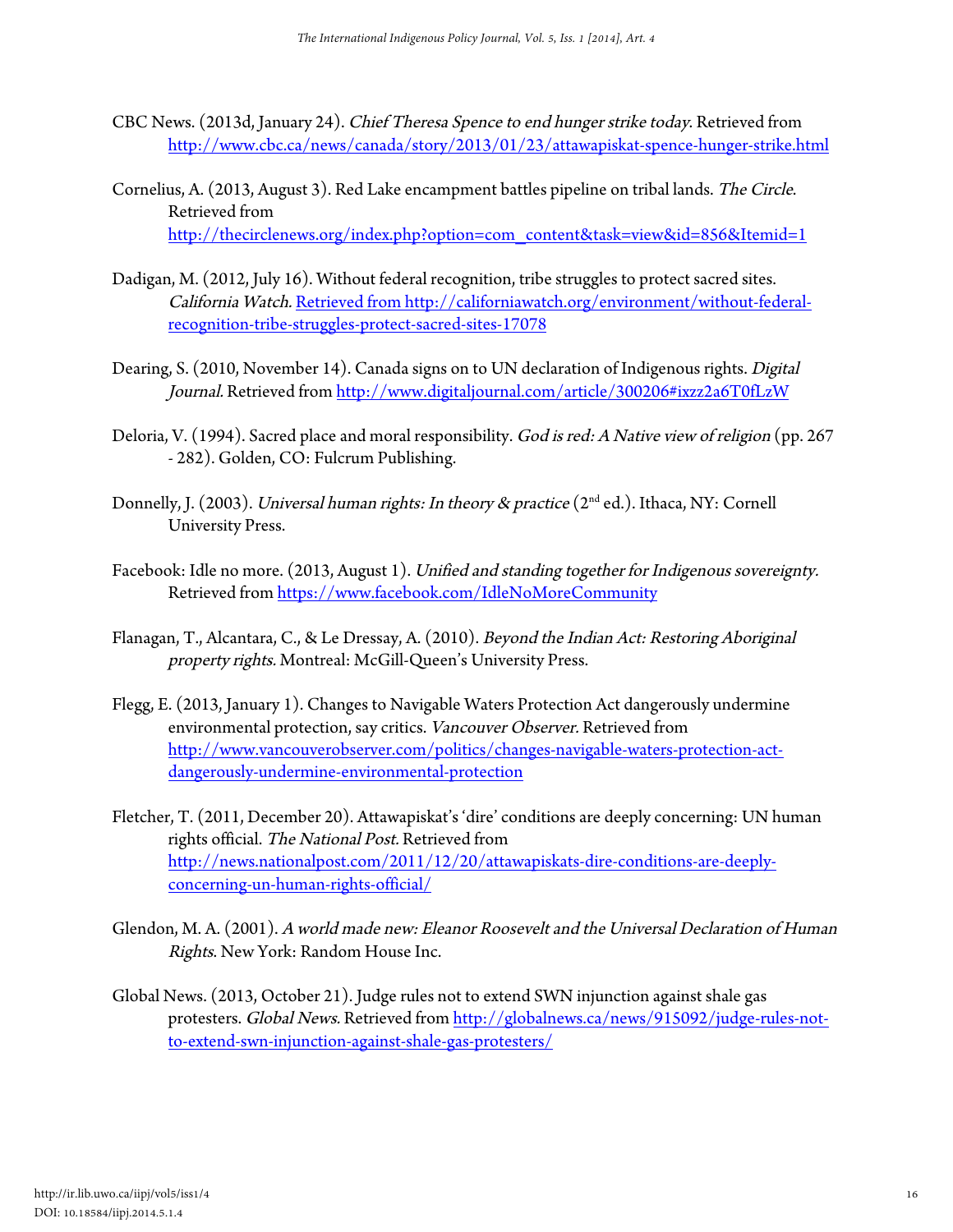- Gotz, F. (2012, December 17). Bill C-45 Fed govt: More control over reserves, violations of rights. Canadian Awareness Network. Retrieved from http://canadianawareness.org/2012/12/bill-c-45-fed-govt-more-control-over-reserves-violations-of-rights/
- Hardin, G. (1968). The tragedy of the commons. *Science*, 162, 1243 1248.
- Hoge, W. (2007, September 14). World briefing | United Nations; Indigenous rights declaration approved. The New York Times, p. 6.
- Hopper, T. (2013, January 4). If a hunger striker is well hydrated, the human body can survive for weeks or even months without food. National Post. Retrieved from http://news.nationalpost.com/2013/01/04/theresa-spence-hunger-strike/
- Howe, M. (2013, July 5). Elsipogtog war Chief John Levi jailed until Monday: Charges related to June 21st protest, breach of probation related to attempt to assert Treaty fishing rights. Halifax Media Coop. Retrieved from http://halifax.mediacoop.ca/story/elsipogtog-war-chief-john-levi-jaileduntil-monday/18184
- Indian Country Today Media Network [ICTMN]. (2012, December 14). Canada's senate passes bill c-45 as aboriginals vow not to honor it. Indian Country Today Media Network. Retrieved from http://indiancountrytodaymedianetwork.com/article/canadas-senate-passes-bill-c-45 aboriginals-vow-not-honor-it-146328
- Idle No More [INM]. (2013a, July 2). Home page: Idle no more. Retrieved from http://www.idlenomore.ca/
- Idle No More [INM]. (2013b, July 23). The story: Idle no more. Retrieved from http://www.idlenomore.ca/story
- Jobs and Growth Act, 2012 (S.C. 2012, c. 31).
- Kondoyanidi, A. (2010). The liberating experience: War correspondents, red army soldiers, and the Nazi extermination camps. Russian review, 69(3), 438 - 462.
- Kovac, M. (2009). Indigenous methodologies: Characteristics, conversations, and contexts. Toronto, ON: University of Toronto Press.
- Ladson-Billings, G. & Donnor, J. (2008). Waiting for the call: The moral activist role of critical race theory scholarship. In N. Denzin, Y. Lincoln, & L. Smith (Eds.), Handbook of critical and Indigenous methodologies (pp. 61 - 83). Thousand Oaks, CA: Sage Publications, Inc.
- Levi, J. & Sock, A. (2013, June 21). Support needed for New Brunswick anti-fracking protest: For immediate release, urgent call for support for anti-fracking protests from the Elsipogtog First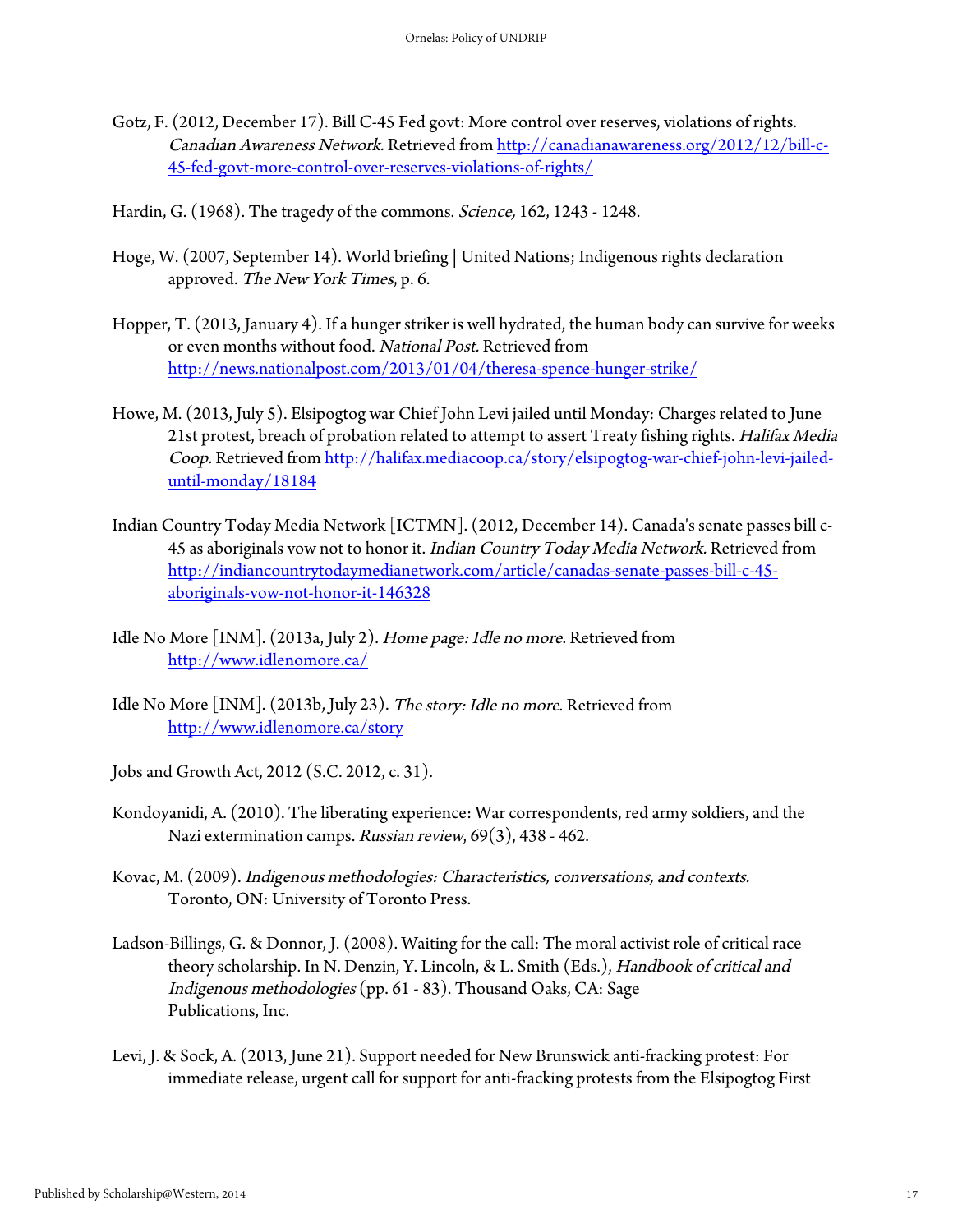Nation and the people of New Brunswick. IC Magazine. Retrieved from http://intercontinentalcry.org/support-needed-for-new-brunswick-anti-fracking-protest/

Levinson, L. (2011). The loss of faith among the Jewish GI liberators. Cross currents, 61(1), 27 - 38.

- Levitz, S. (2012, December 4). Omnibus budget Bill C-45 amendments killed despite scuffle with First Nations chiefs. The Huffington Post. Retrieved from http://www.huffingtonpost.ca/2012/12/04/omnibus-budget-bill-c-45\_n\_2237923.html
- McGregor, J. (2012, October 26). 22 changes in the budget bill fine print. CBC News. Retrieved from http://www.cbc.ca/news/politics/story/2012/10/19/pol-list-2nd-omnibus-bill.html
- Mother Earth Water Walk [MEWW]. (2013, July 1). About us: Mother Earth water walk. Retrieved from http://motherearthwaterwalk.com/index.php/about-us
- Montgomery, D. (2011, May 24). Meade County considers suing over Bear Butte decision. Rapid City Journal. Retrieved from http://rapidcityjournal.com/news/article 82d9aeaa-85bf-11e0-87e0-001cc4c002e0.html
- National Trust for Historic Preservation [NTHP]. (2013, November 1). 11 most endangered historic places: Bear Butte. Retrieved from http://www.preservationnation.org/issues/11-mostendangered/locations/bear-butte.html
- Ornelas, R. T. (2007). Understanding sacred lands. Journal of Great Plains Research, 17, 165 171.
- Ornelas, R. T. (2011). Managing the sacred lands of Native America. International Indigenous Policy Journal, 2(4), 1-15. Retrieved from http://ir.lib.uwo.ca/iipj/vol2/iss4/6
- Ostrom, E. (2003). Toward a behavioral theory linking trust, reciprocity, and reputation. In E. Ostrom & J. Walker (Eds.), Trust & reciprocity: Interdisciplinary lessons from experimental research (pp. 19 - 79). New York, NY: Russell Sage Foundation.
- Parliament of Canada. (2012, May 16). Proceedings of the standing senate committee on Aboriginal peoples. Retrieved from http://www.parl.gc.ca/content/sen/committee/411%5CAPPA/18EV-49549-e.HTM
- Sedgwick, J. (2011). A people's court: Emotion, participant experiences, and the shaping of postwar justice at the international military tribunal for the Far East, 1946 - 1948. Diplomacy & Statecraft, 22(3), 480 - 499.
- Seventh Generation Fund [SGF]. (2013, July 14). Water is life: Indigenous perspectives on water. Retrieved from http://www.7genfund.org/water-life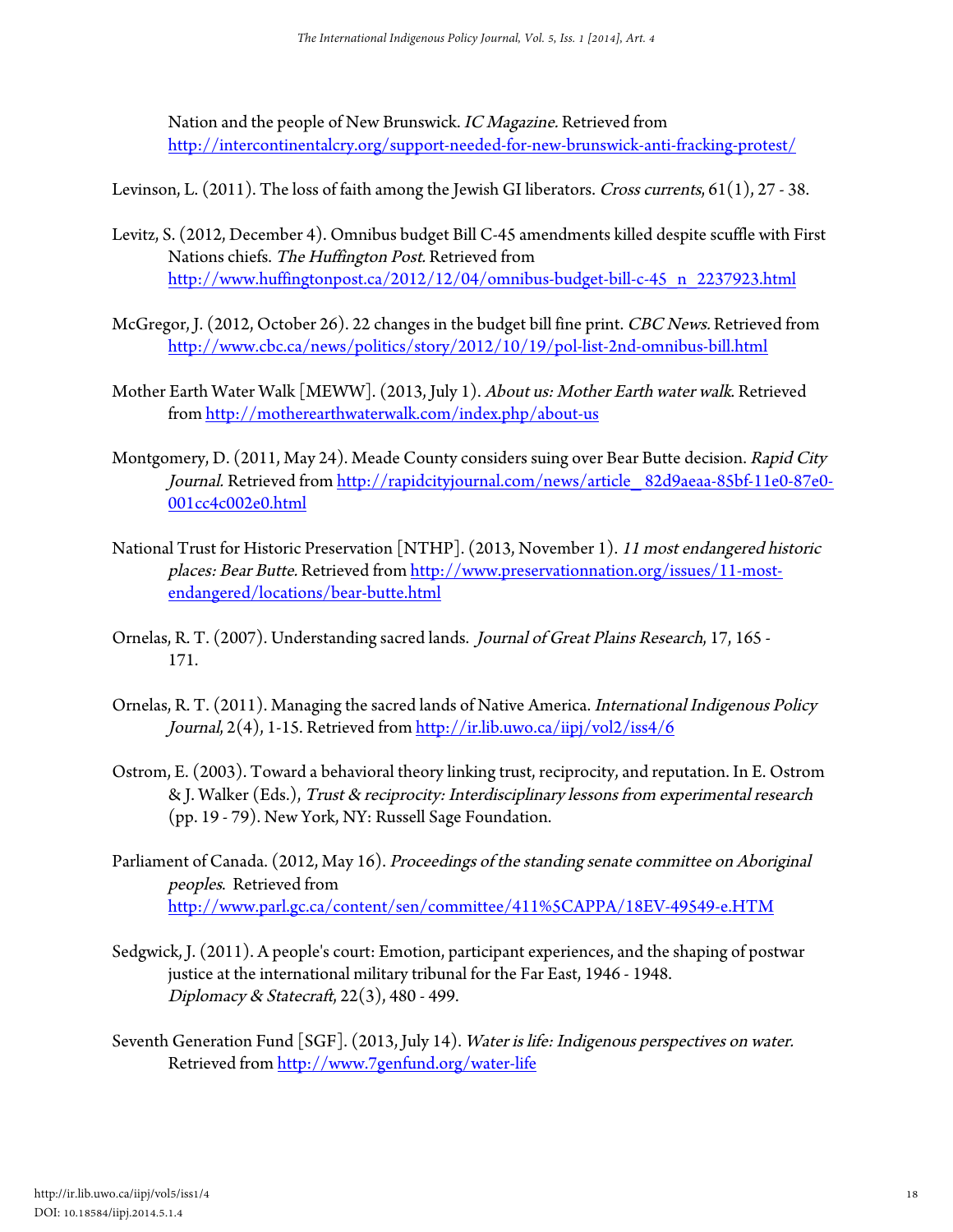- Sinnema, J. (2013, July 20). Aboriginal leaders worry about oil industry pollution on traditional lands. The Edmonton Journal. Retrieved from http://www.edmontonjournal.com/Aboriginal+leaders+worry+about+industry+pollution+tra ditional+lands/8684213/story.html
- Smith, H. (2006). Ecology and spirituality: Following the path of natural law. In P. Cousineau (Ed.), A seat at the table (pp. 39 - 57). Berkeley, CA: University of California Press.
- South Dakota Board of Minerals and Environment [SDBME]. (2011, July 25 28). Minutes of the board of minerals and environment meeting. Retrieved from https://denr.sd.gov/boards/2011/bme0711mins.pdf
- Spielberg, S. (1999). The last days: Steven Spielberg and survivors of the Shoah visual history foundation. New York, NY: St. Martin's Press.
- Strapagiel, L. (2011, November 26). Attawapiskat Reserve: Canadian Red Cross pledges to help with aid for community in state of emergency. The Huffington Post. Retrieved from http://www.huffingtonpost.ca/2011/11/26/attawapiskat-reserve-red-cross-canadaemergency\_n\_1114208.html?ref=canada#undefined
- The last 48 hours tell us a lot about the next 2 years in Canada. (2013, October 18). #mikmaqblockade #elsipogtog. Retrieved from YouTube http://www.youtube.com/watch?v=Mr7rPxVjZl0&feature=share
- Uechi, J. (2012, December 29). Harper government bills that sparked Idle No More. Vancouver Observer. Retrieved from http://www.vancouverobserver.com/politics/harper-governmentbills-enraged-first-nations-and-sparked-idle-no-more
- UnionBC. (2012, November 12). Union of BC Indian chiefs. Retrieved from http://www.ubcic.bc.ca/News\_Releases/UBCICNews11211201.html#axzz2a58oZZbD
- United Nations [UN]. (1948). Universal Declaration of Human Rights. Geneva, CH: Commission on Human Rights, UN Economic and Social Council.
- United Nations[UN]. (2010, August 24). United Nations Declaration on the Rights of Indigenous Peoples. Retrieved from http://www.un.org/esa/socdev/unpfii/documents/DRIPS\_en.pdf
- United States Department of Interior [USDOI]. (2013, March 5). Action plan to implement the memorandum of understanding regarding interagency coordination and collaboration for the protection of Indian sacred sites. Retrieved from http://www.doi.gov/news/upload/SS-MOU-Action-Plan-March-5-2013.pdf
- United States Department of State [USDOS]. (2013, May 30). Announcement of U.S. support for the United Nations Declaration on the Rights of Indigenous Peoples. Retrieved from http://www.state.gov/r/pa/prs/ps/2010/12/153027.htm